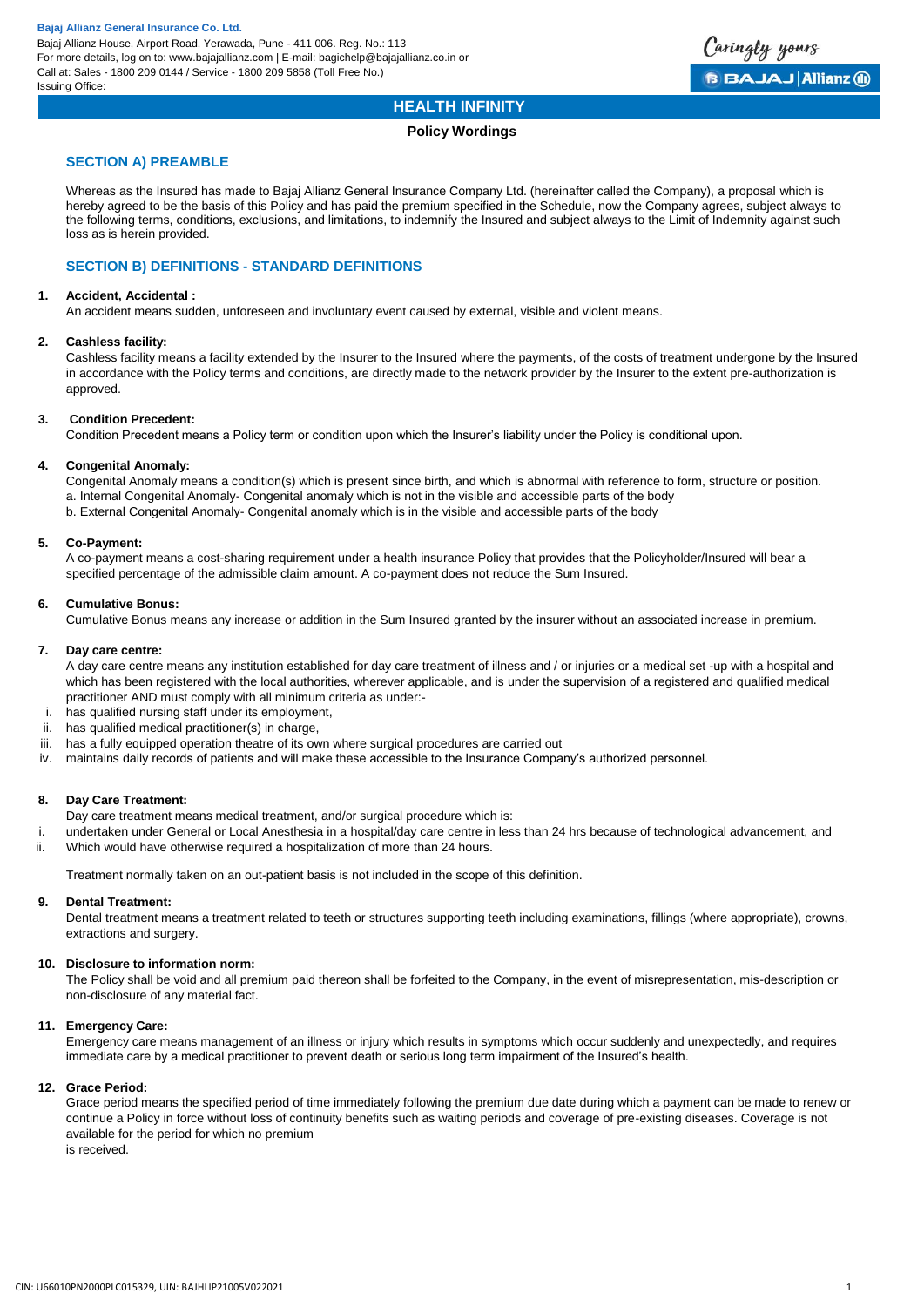# **HEALTH INFINITY**

Caringly yours

**BBAJAJ Allianz (ii)** 

# **13. Hospital:**

A hospital means any institution established for in-patient care and day care treatment of illness and/or injuries and which has been registered as a hospital with the local authorities under the Clinical Establishments (Registration and Regulation) Act, 2010 or under the enactments specified under the Schedule of Section 56(1)

of the said Act OR complies with all minimum criteria as under:

- i. has qualified nursing staff under its employment round the clock;
- ii. has at least 10 in-patient beds in towns having a population of less than 10,00,000 and at least 15 in-patient beds in all other places;
- iii. has qualified medical practitioner(s) in charge round the clock;
- iv. has a fully equipped operation theatre of its own where surgical procedures are carried out;
- v. maintains daily records of patients and makes these accessible to the Insurance Company's authorized personnel.

# **14. Hospitalization or Hospitalized:**

Means admission in a Hospital for a minimum period of 24 consecutive In patient Care hours except for specified procedures/ treatments, where such admission could be for a period of less than 24 consecutive hours.

# **15. Illness**

Illness means a sickness or a disease or pathological condition leading to the impairment of normal physiological function and requires medical treatment.

- a. Acute condition Acute condition is a disease, illness or injury that is likely to respond quickly to treatment which aims to return the person to his or her state of health immediately before suffering the disease/illness/injury which leads to full recovery.
- b. Chronic condition A chronic condition is defined as a disease, illness, or injury that has one or more of the following characteristics:
	- i. it needs ongoing or long-term monitoring through consultations, examinations, check-ups, and /or tests<br>it is needs ongoing or long-term control for relief of symptoms
	- ii. it needs ongoing or long-term control for relief of symptoms<br>iii it requires rehabilitation for the patient or for the patient to be
	- it requires rehabilitation for the patient or for the patient to be specially trained to cope with it
	- iv. it continues indefinitely
	- v. it recurs or is likely to recur.

# **16. Injury/Bodily Injury**

Injury means accidental physical bodily harm excluding illness or disease solely and directly caused by external, violent and visible and evident means which is verified and certified by a Medical Practitioner.

# **17. Inpatient Care**

Inpatient care means treatment for which the Insured has to stay in a hospital for more than 24 hours for a covered event.

# **18. Intensive Care Unit**

Intensive care unit means an identified section, ward or wing of a hospital which is under the constant supervision of a dedicated medical practitioner(s), and which is specially equipped for the continuous monitoring and treatment of patients who are in a critical condition, or require life support facilities and where the level of

care and supervision is considerably more sophisticated and intensive than in the ordinary and other wards.

## **19. ICU Charges**

ICU (Intensive Care Unit) Charges means the amount charged by a Hospital towards ICU expenses which shall include the expenses for ICU bed, general medical support services provided to any ICU patient including monitoring devices, critical care nursing and intensivist charges.

# **20. Maternity expenses:**

- Maternity expenses means;
- a) medical treatment expenses traceable to childbirth (including complicated deliveries and caesarean sections incurred during hospitalization);
- b) expenses towards lawful medical termination of pregnancy during the Policy Period.

# **21. Medical Advice:**

Medical advice means any consultation or advice from a Medical Practitioner including the issuance of any prescription or follow up prescription.

# **22. Medical expenses:**

Medical Expenses means those expenses that an Insured has necessarily and actually incurred for medical treatment on account of Illness or Accident on the advice of a Medical Practitioner, as long as these are no more than would have been payable if the Insured had not been Insured and no more than other hospitals or Medical practitioners in the same locality would have charged for the same medical treatment.

# **23. Medical Practitioner/Doctor/ Physician:**

Medical Practitioner means a person who holds a valid registration from the Medical Council of any State or Medical Council of India or Council for Indian Medicine or for Homeopathy or Ayurvedic and or such other authorities set up by the Government of India or a State Government and is thereby entitled to practice medicine within its jurisdiction; and is acting within its scope and jurisdiction of license and acceptable to Us.

# **24. Medically Necessary Treatment:**

Medically necessary treatment means any treatment, tests, medication, or stay in hospital or part of a stay in hospital which

- i. is required for the medical management of the illness or injury suffered by the Insured;
- ii. must not exceed the level of care necessary to provide safe, adequate and appropriate medical care in scope, duration, or intensity;
- iii. must have been prescribed by a medical practitioner,
- iv. must conform to the professional standards widely accepted in international medical practice or by the medical community in India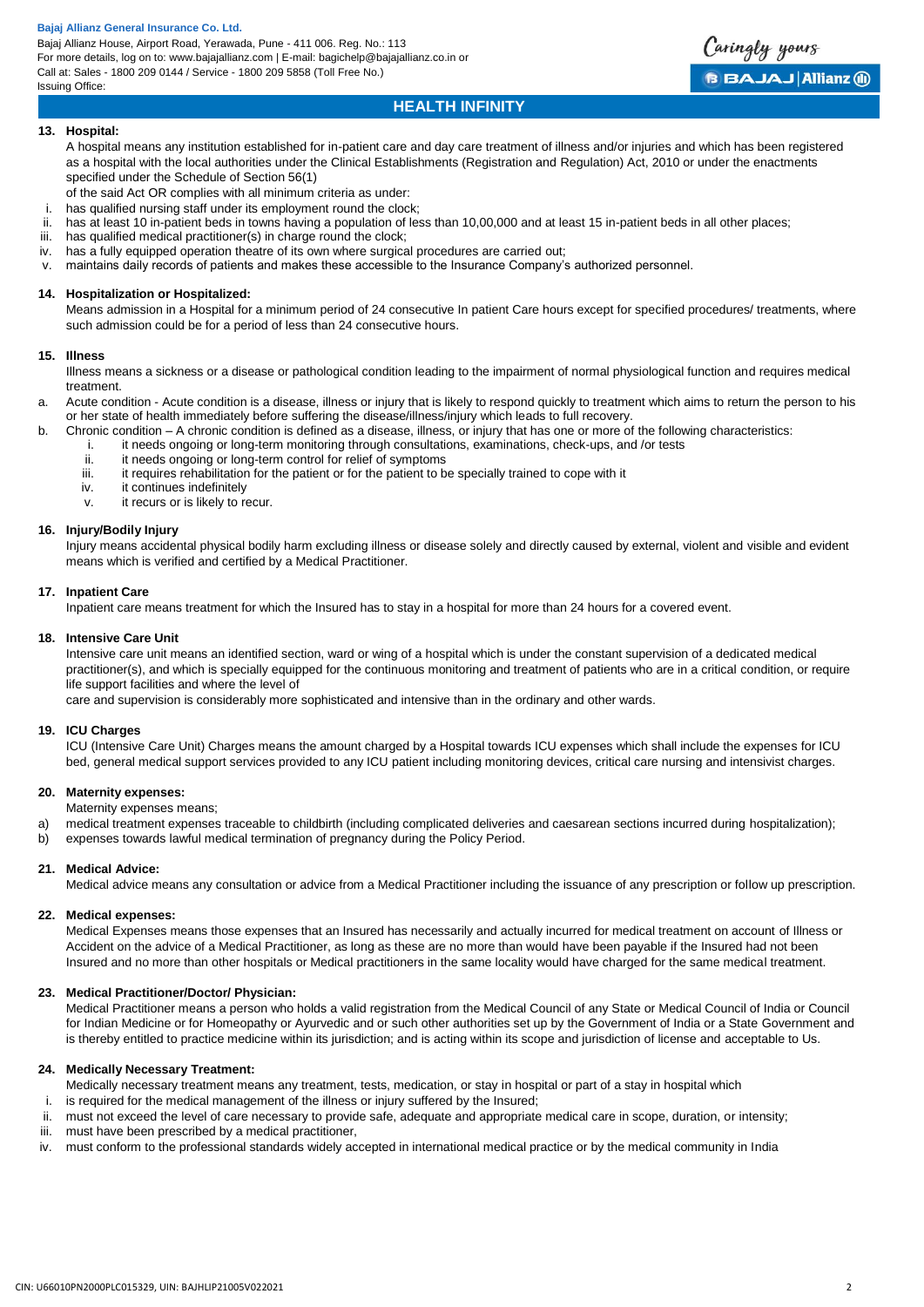# Caringly yours **BBAJAJ Allianz (ii)**

# **HEALTH INFINITY**

# **25. Migration:**

Migration means, the right accorded to health insurance policyholders (including all members under family cover and members of group health insurance policy), to transfer the credit gained for pre-existing conditions and time bound exclusions, with the same insurer.

# **26. Network Provider:**

Network Provider means hospitals or health care providers enlisted by an insurer, TPA or jointly by an Insurer and TPA to provide medical services to an insured by a cashless facility.

# **27. Non- Network Provider:**

Non-Network provider means any hospital, day care centre or other provider that is not part of the network.

# **28. Notification of Claim:**

Notification of claim means the process of intimating a claim to the insurer or TPA through any of the recognized modes of communication.

## **29. OPD treatment:**

OPD treatment means one in which the Insured visits a clinic / hospital or associated facility like a consultation room for diagnosis and treatment based on the advice of a Medical Practitioner. The Insured is not admitted as a day care or in-patient.

## **30. Portability:**

Portability means the right accorded to an individual health insurance policyholder (including all members under family cover) to transfer the credit gained for pre-existing conditions and time-bound exclusions from one insurer to another.

# **31. Pre-Existing Disease:**

Pre- existing disease means any condition, ailment or injury or disease

- a. That is/are diagnosed by a physician within 48 months prior to the effective date of the policy issued by the insurer or its reinstatement **Or**
- b. For which medical advice or treatment was recommended by, or received from, a physician within 48 months prior to the effective date of the policy issued by the insurer or its reinstatement.

# **32. Pre-hospitalization Medical Expenses:**

Pre-hospitalization Medical Expenses means medical expenses incurred during predefined number of days preceding the hospitalization of the Insured Person, provided that:

- a. Such Medical Expenses are incurred for the same condition for which the Insured Person's Hospitalization was required, and
- b. The In-patient Hospitalization claim for such Hospitalization is admissible by the Insurance Company.

## **33. Post-hospitalization Medical Expenses:**

Post-hospitalization Medical Expenses means medical expenses incurred during predefined number of days immediately after the Insured Person is discharged from the hospital provided that:

- a. Such Medical Expenses are for the same condition for which the Insured Person's hospitalization was required, and
- b. The inpatient hospitalization claim for such hospitalization is admissible by the Insurance Company.

## **34. Qualified Nurse:**

Qualified nurse means a person who holds a valid registration from the Nursing Council of India or the Nursing Council of any state in India.

## **35. Reasonable and Customary charges**

Reasonable and Customary charges means the charges for services or supplies, which are the standard charges for the specific provider and consistent with the prevailing charges in the geographical area for identical or similar services, taking into account the nature of the illness / injury involved.

## **36. Renewal**

Renewal means the terms on which the contract of insurance can be renewed on mutual consent with a provision of grace period for treating the renewal continuous for the purpose of gaining credit for pre-existing diseases, time-bound exclusions and for all waiting periods.

## **37. Room rent**

Room Rent means the amount charged by a Hospital towards Room and Boarding expenses and shall include the associated medical expenses.

## **38. Surgery or Surgical Procedure**

Surgery or Surgical Procedure means manual and / or operative procedure (s) required for treatment of an illness or injury, correction of deformities and defects, diagnosis and cure of diseases, relief from suffering and prolongation of life, performed in a hospital or day care centre by a medical practitioner.

# **39. Unproven/Experimental treatment**

Unproven/Experimental treatment means treatment, including drug Experimental therapy, which is not based on established medical practice in India, is treatment experimental or unproven.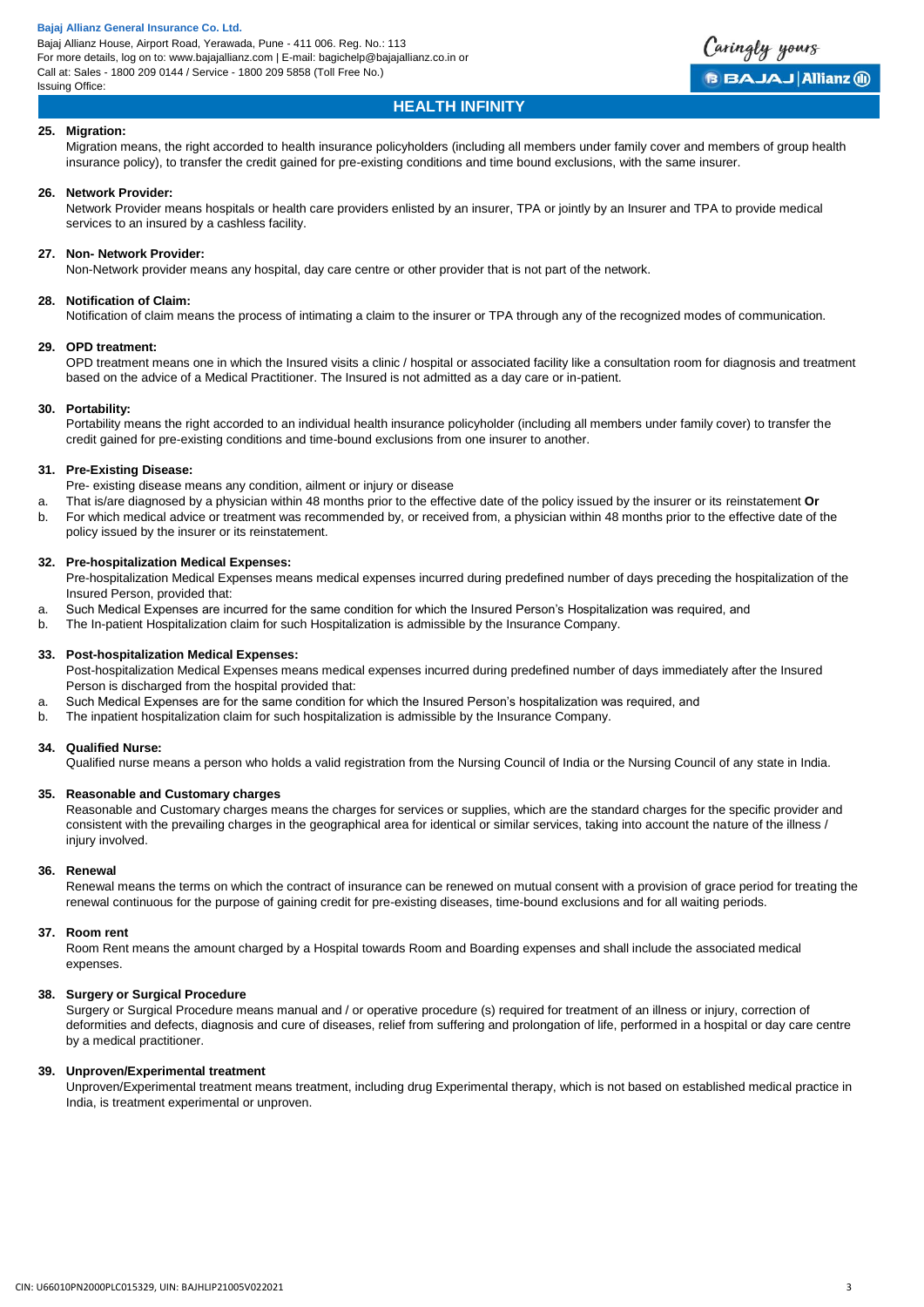

# **HEALTH INFINITY**

# **SECTION B) DEFINITIONS- SPECIFIC DEFINITIONS**

## **1. Act of Terrorism :**

Means an act or thing by any person or group(s) of persons, whether acting alone or on behalf of or in connection with or in connivance with or at the instance or instigation of any person or group(s) or organisation(s) or associations(s), who are committed or proclaimed to be committed for political, religious or ideological

purposes, whether such person or group(s) of persons or organisation(s) or association(s) are or are not banned any law, in such a manner or with intent to threaten the unity, integrity, security or sovereignty of India or to strike terror in the people or any section of the people by using bombs, dynamite or other explosive substances or inflammable substances or firearms or other lethal weapons or poisons or noxious gases or other chemicals or by any other substances (whether biological or otherwise) of a hazardous nature or by any other means whatsoever, with intend to cause, or likely to cause, death or, or injuries to any person or persons or loss of, or damage to, or destruction of, property or disruption of any supplies or services essential to the life of the community or causes damage or destruction of any property or equipment used or intended to be used for the defense of India or in connection with any other purposes of the Government of India, any State Government or an of their agencies, or detains any person and threatens to kill or injure such person in order to compel the Government or any other person to do or abstain from doing any act. Provided further that for the above acts appropriate criminal prosecution has been initiated by police and charge sheet has been filed in competent court of criminal jurisdiction, either under special law or under general law.

# **2. Bajaj Allianz Network Hospitals / Network Hospitals/Network Providers :**

Bajaj Allianz Network Hospitals / Network Hospitals means the Hospitals which have been empanelled by the Insurer as per the latest version of the list of Hospitals maintained by the Insurer, which is available to You on request. For updated list please visit our website.

**3. Insured/ Insured Member** means the persons, or his Family members, named in the Schedule provided that an Insured or his Family Members has attained the age of 3 months and is not older than 65 years of age at the commencement of the Policy Period. Insureds may be construed accordingly

**4. Obesity** means abnormal or excessive fat accumulation that may impair health. Obesity is measured in Body Mass Index Body mass index (BMI) is a simple index of weight-for-height that is commonly used to classify overweight and Obesity in adults. It is defined as a person's weight in kilograms divided by the square of his height in meters (kg/m2). **The WHO definition is:** BMI greater than or equal to 25 is overweight

BMI greater than or equal to 30 is obesity

**5. Policy** means the proposal, the Health Infinity Policy Schedule, the Policy documents, these Terms and Conditions and any endorsements attaching to or forming part hereof either on the Risk Inception Date ["RID"] or during the Policy Period.

## **6. Policy Period**

The period between RID and RED shown in the Policy Schedule.

- **7. Risk Inception Date [RID]** means the date and time of inception of risk as mentioned in the Policy Schedule.
- **8. Risk End Date [RED]** means the date and time on which the risk as mentioned in the Policy Schedule comes to an end.
- **9. Policy Schedule or Schedule** means the Health Infinity Policy Schedule and any annexure attached to and forming part of this Policy.
- **10. You, Your, Yourself, Your Family** the Insured/ family members of Insured [in floater Policy] as set out in the Policy.
- **11. We, Our, Ours, the Company,** means the Bajaj Allianz General Insurance Company Limited.

# **SECTION C) COVERAGE**

## **Policy period:**

- Health Infinity: 1 year, 2 years or 3 years.
- **1. In-patient Hospitalization Treatment**

If the Insured is Hospitalized on the advice of a Medical Practitioner (as defined under Policy) because of Illness or Accidental Bodily Injury sustained or contracted during the Policy Period, then the Company will pay the Insured, Reasonable and Customary Medical Expenses incurred for :

- i. Room and Boarding expenses as provided by the Hospital/ Nursing Home, maximum up to the per day room rent plan opted by the Insured.
- ii. If admitted in ICU, the Company will pay up to actual ICU expenses provided by Hospital.
- iii. Nursing Expenses as provided by the hospital.
- iv. Surgeon, Anesthetist, Medical Practitioner, Consultants, Specialists Fees.
- v. Anesthesia, Blood, Oxygen, Operation Theatre Charges, surgical appliances.
- vi. Dialysis, Chemotherapy, Radiotherapy, physiotherapy.
- vii. Medicines, Drugs and consumables.
- viii. Cost of Artificial Limbs, cost of prosthetic devices implanted during surgical procedure like Pacemaker, orthopedic
- implants, infra cardiac valve replacements, vascular stents.
- ix. Relevant laboratory diagnostic tests, X-ray and such similar expenses that are medically prescribed by the treating Medical Practitioner.

## **Note:**

a. In case of admission to a room at rates exceeding the limits as mentioned under (i), the reimbursement of all other expenses incurred at the Hospital, with the exception of cost of pharmacy/medicines, consumables, implants, medical devices & diagnostics, shall be payable in the same proportion as the admissible rate per day bears to the actual rate per day of room rent charges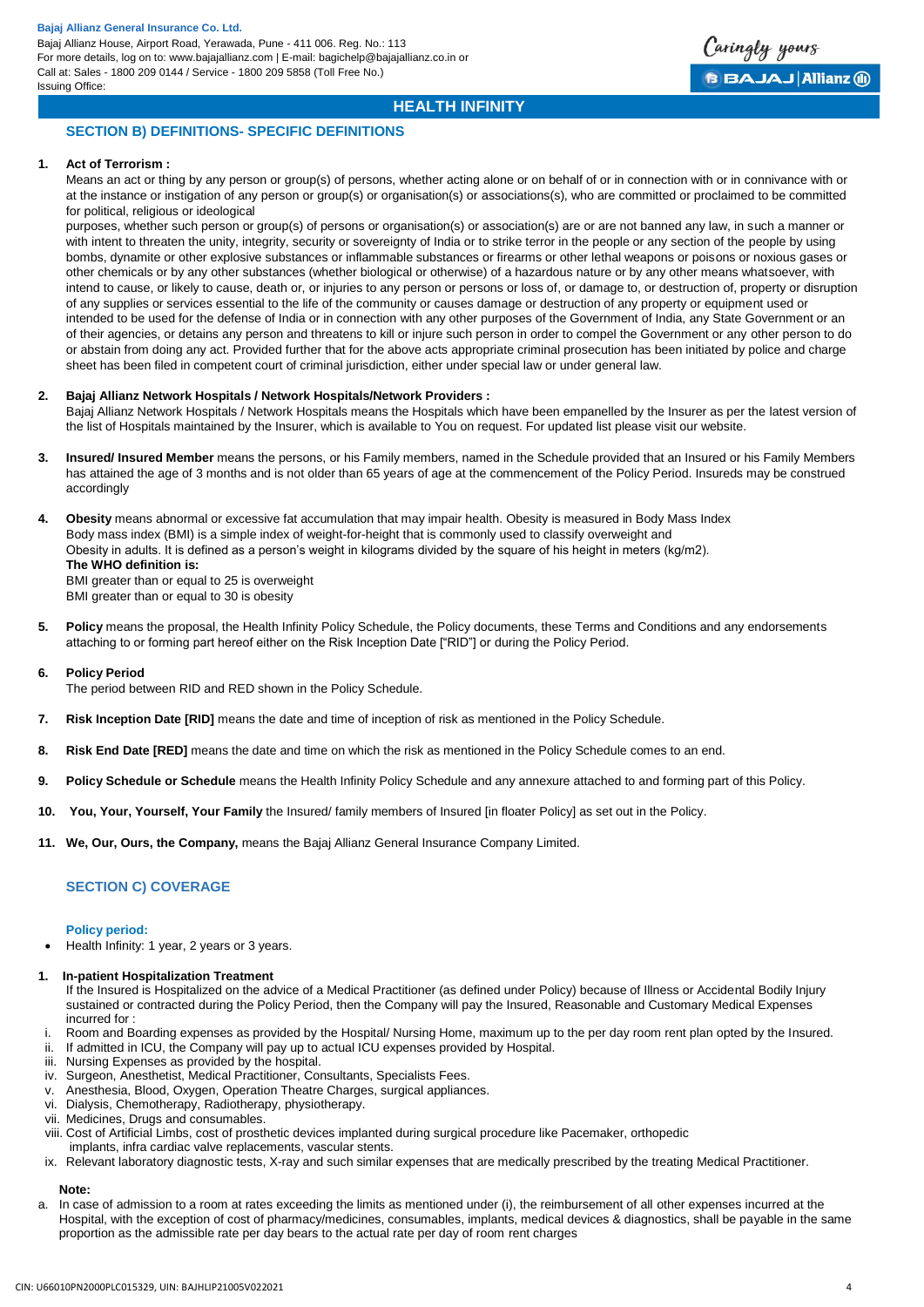

# **HEALTH INFINITY**

b. Proportionate deductions shall not apply in respect of the Hospitals which do not follow differential billings or for those expenses in respect of which differential billing is not adopted based on the room category.

# **2. Pre-Hospitalization**

The Medical Expenses incurred during the 60 days immediately before the Insured was Hospitalized, provided that: Such Medical Expenses were incurred for the same illness/injury for which subsequent Hospitalization was required, and the Company has accepted an inpatient Hospitalization claim under "In-patient Hospitalization Treatment" (Section C1).

# **3. Post-Hospitalization**

The Medical Expenses incurred during the 90 days immediately after the Insured was discharged post Hospitalization provided that: Such costs are incurred in respect of the same illness/injury for which the earlier Hospitalization was required, and the Company has accepted an inpatient Hospitalization claim under "In-patient Hospitalization Treatment" (Section C1).

# **4. Road Ambulance**

- a. The Company will pay the reasonable cost up to a maximum of Rs 5000/- per Hospitalization incurred on an ambulance offered by a healthcare or ambulance service provider for transferring the Insured to the nearest Hospital with adequate emergency facilities for the provision of health services following an Emergency.
- b. The Company will also reimburse the expenses incurred on an ambulance offered by a healthcare or ambulance service provider for transferring the Insured from the Hospital where he/ she was admitted initially to another hospital with higher medical facilities. Claim under this section shall be payable by the Company only when:
- Such life threatening emergency condition is certified by the Medical Practitioner, and
- ii. The Company has accepted Insured's Claim under "In-patient Hospitalization Treatment" (Section C1) or "Day Care Procedures" (Section C 5) of the Policy.

Subject otherwise to the terms, conditions and exclusions of the Policy.

## **5. Day Care Procedures**

and

The Company will pay the Insured, medical expenses as listed above under "In-patient Hospitalization Treatment" (Section C1) for Day Care medical treatment, and/or surgical procedure which is

- undertaken under General or Local Anesthesia in a hospital/day care centre in less than 24 hrs because of technological advancement,
- ii. which would have otherwise required Hospitalization of more than 24 hours.

# **Exclusions specific to Day Care Procedures-**

- i. Treatment normally taken on an out-patient basis
- ii. Any dental treatment or procedure

Indicative list of Day Care Procedures is given in the annexure I of Policy wordings.

## **6. Preventive Health Check Up**

After continuously renewing the Health Infinity Policy for 3 years with us, You are eligible for a free Preventive Health check-up. We will reimburse the amount equal to per day room rent as opted by You, maximum up to Rs. 5000/-for each Insured Member covered under the Policy during the block of 3 years.

You may approach us for the arrangement of the Health Checkup. For the avoidance of doubt, We shall not be liable for any other ancillary or peripheral costs or expenses (including but not limited to those for transportation, accommodation or sustenance). Contact Email id[healthcheck@bajajallianz.co.in](mailto:healthcheck@bajajallianz.co.in)

# **SECTION D) EXCLUSIONS UNDER THE POLICY - STANDARD EXCLUSIONS**

## **I. Waiting Period**

# **1. Pre-existing Diseases waiting period (Excl01)**

- a. Expenses related to the treatment of a pre-existing Disease (PED) and its direct complications shall be excluded until the expiry of 36 months of continuous coverage after the date of inception of the first Health Infinity Policy with Us.
- b. In case of enhancement of Sum Insured the exclusion shall apply afresh to the extent of Sum Insured increase.
- c. If the Insured is continuously covered without any break as defined under the portability norms of the extant IRDAI (Health Insurance)
- Regulations then waiting period for the same would be reduced to the extent of prior coverage.
- d. Coverage under the Policy after the expiry of 36 months for any pre-existing disease is subject to the same being declared at the time of application and accepted by Us.

# **2. Specified disease/procedure waiting period (Excl02)**

- a. Expenses related to the treatment of the listed Conditions, surgeries/treatments shall be excluded until the expiry of 24 months of continuous coverage after the date of inception of the first Health Infinity Policy with Us. This exclusion shall not be applicable for claims arising due to an accident.
- b. In case of enhancement of Sum Insured the exclusion shall apply afresh to the extent of Sum Insured increase.
- c. If any of the specified disease/procedure falls under the waiting period specified for Pre-Existing diseases, then the longer of the two waiting periods shall apply.
- d. The waiting period for listed conditions shall apply even if contracted after the Policy or declared and accepted without a specific exclusion.
- e. If the Insured is continuously covered without any break as defined under the applicable norms on portability stipulated by IRDAI, then waiting period for the same would be reduced to the extent of prior coverage.
- f. After completion of 24 months of continuous coverage, the maximum limit for each claim will be restricted to 100 times per day room rent limit for below listed conditions/procedures. Please note that the limit of indemnity will be applicable only for the procedures.
- g. List of specific diseases/procedures is as below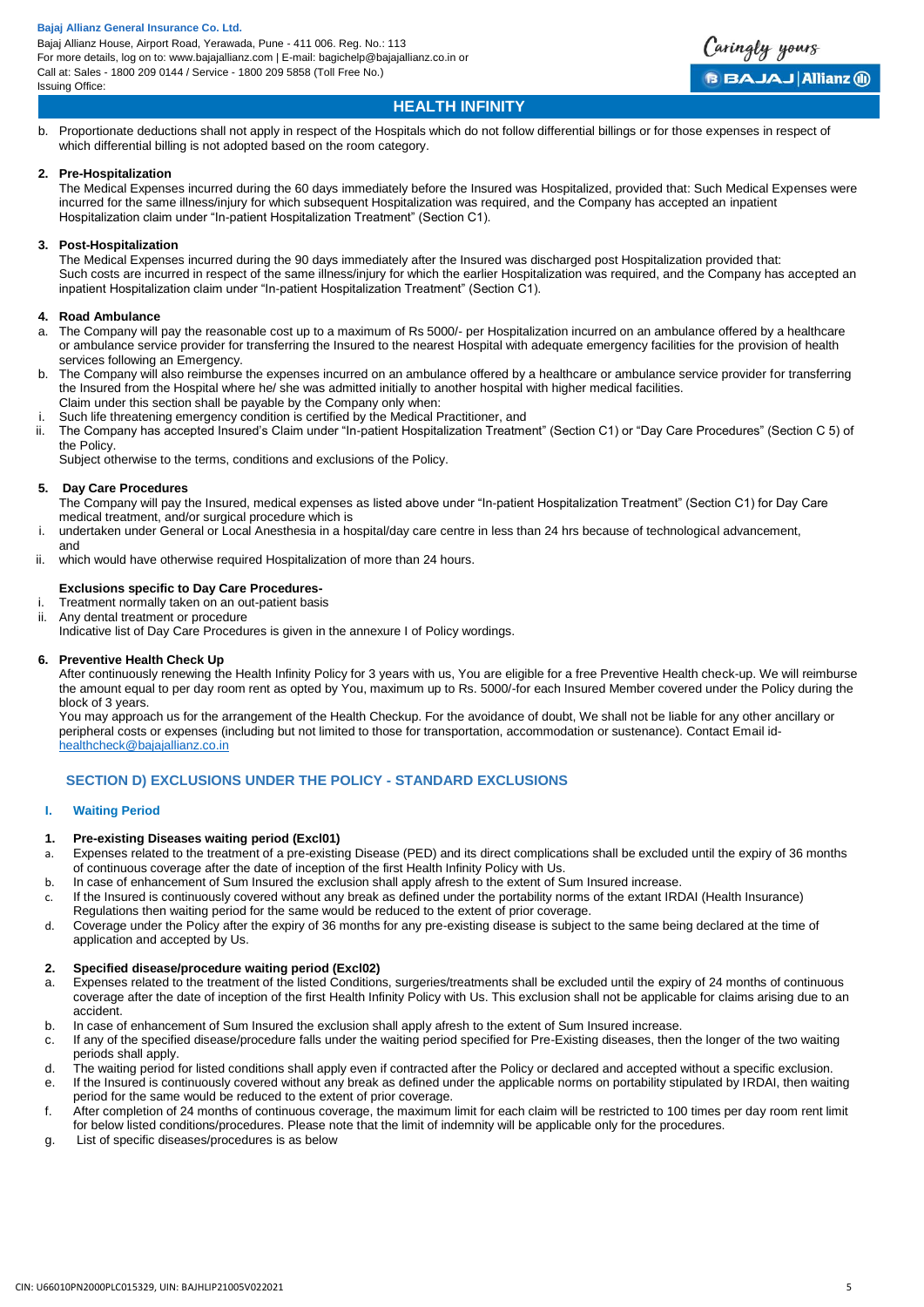

# **HEALTH INFINITY**

| 1. Any type gastrointestinal ulcers                        | 2. Cataracts,                                                                                                                                                 |
|------------------------------------------------------------|---------------------------------------------------------------------------------------------------------------------------------------------------------------|
| 3. Any type of fistula                                     | <b>Macular Degeneration</b><br>4.                                                                                                                             |
| 5. Benign prostatic hypertrophy                            | 6. Hernia of all types                                                                                                                                        |
| 7. All types of sinuses                                    | 8. Fissure in ano                                                                                                                                             |
| 9. Haemorrhoids, piles                                     | 10. Hydrocele                                                                                                                                                 |
| 11. Dysfunctional uterine bleeding                         | 12. Fibromyoma                                                                                                                                                |
| 13. Endometriosis                                          | 14. Hysterectomy                                                                                                                                              |
| 15. Uterine Prolapse                                       | 16. Stones in the urinary and biliary systems                                                                                                                 |
| 17. Surgery on ears/tonsils/adenoids/ paranasal<br>sinuses | 18. Surgery on all internal or external tumours / cysts/<br>nodules/polyps of any kind including breast lumps with<br>exception of Malignant tumour or growth |
| 19. Parkinson's Disease                                    | 20. Alzheimer's Disease                                                                                                                                       |

- **3.** A waiting period of 36 months from the first Health Infinity Policy inception date will be applicable to the medical and surgical treatment of illness surgical procedures mentioned below. Even after 36 months of continuous coverage, the limit of indemnity for each claim will be restricted to 100 times per day room rent limit for the below listed conditions. Please note that the limit of indemnity will be applicable only for the procedures.
- a. Joint replacement surgery
- b. Surgery for vertebral column disorders (unless necessitated due to an accident)
- c. Surgery to correct deviated nasal septum
- d. Hypertrophied turbinate
- e. Congenital internal diseases or anomalies
- f. Treatment for correction of eye sight due to refractive error recommended by Ophthalmologist for medical reasons with refractive error greater or equal to 7.5

#### **4. 30-day waiting period (Excl03)**

- a. Expenses related to the treatment of any illness within 30 days from the first Policy commencement date shall be excluded except claims arising due to an accident, provided the same are covered.
- b. This exclusion shall not, however, apply if the Insured has Continuous Coverage for more than twelve months.
- c. The within referred waiting period is made applicable to the enhanced Sum Insured in the event of granting higher Sum Insured subsequently.

## **II. GENERAL EXCLUSIONS**

## **1. Investigation & Evaluation (Excl04)**

- a) Expenses related to any admission primarily for diagnostics and evaluation purposes only are excluded
- b) Any diagnostic expenses which are not related or not incidental to the current diagnosis and treatment are excluded.

# **2. Rest Cure, rehabilitation and respite care- (Excl05)**

- Expenses related to any admission primarily for enforced bed rest and not for receiving treatment. This also includes:
- i. Custodial care either at home or in a nursing facility for personal care such as help with activities of daily living such as bathing, dressing,
- moving around either by skilled nurses or assistant or non-skilled persons.
- ii. Any services for people who are terminally ill to address medical, physical, social, emotional and spiritual needs.

## **3. Obesity/Weight Control (Excl06)**

- Expenses related to the surgical treatment of obesity that does not fulfil all the below conditions:
- 1) Surgery to be conducted is upon the advice of the Doctor
- 2) The surgery/Procedure conducted should be supported by clinical protocols
- 3) The member has to be 18 years of age or older and
- 4) Body Mass Index (BMI);
- a) greater than or equal to 40 or
- b) greater than or equal to 35 in conjunction with any of the following severe co-morbidities following failure of less invasive methods of weight loss:
	- i. Obesity-related cardiomyopathy
	- ii. Coronary heart disease<br>iii. Severe Sleep Apnea
	- Severe Sleep Apnea
	- iv. Uncontrolled Type2 Diabetes

## **4. Change-of-gender treatments (Excl07)**

Expenses related to any treatment, including surgical management, to change characteristics of the body to those of the opposite sex.

#### **5. Cosmetic or plastic Surgery (Excl08)**

Expenses for cosmetic or plastic surgery or any treatment to change appearance unless for reconstruction following an Accident, Burn(s) or Cancer or as part of medically necessary treatment to remove a direct and immediate health risk to the insured. For this to be considered a medical necessity, it must be certified by the attending Medical Practitioner.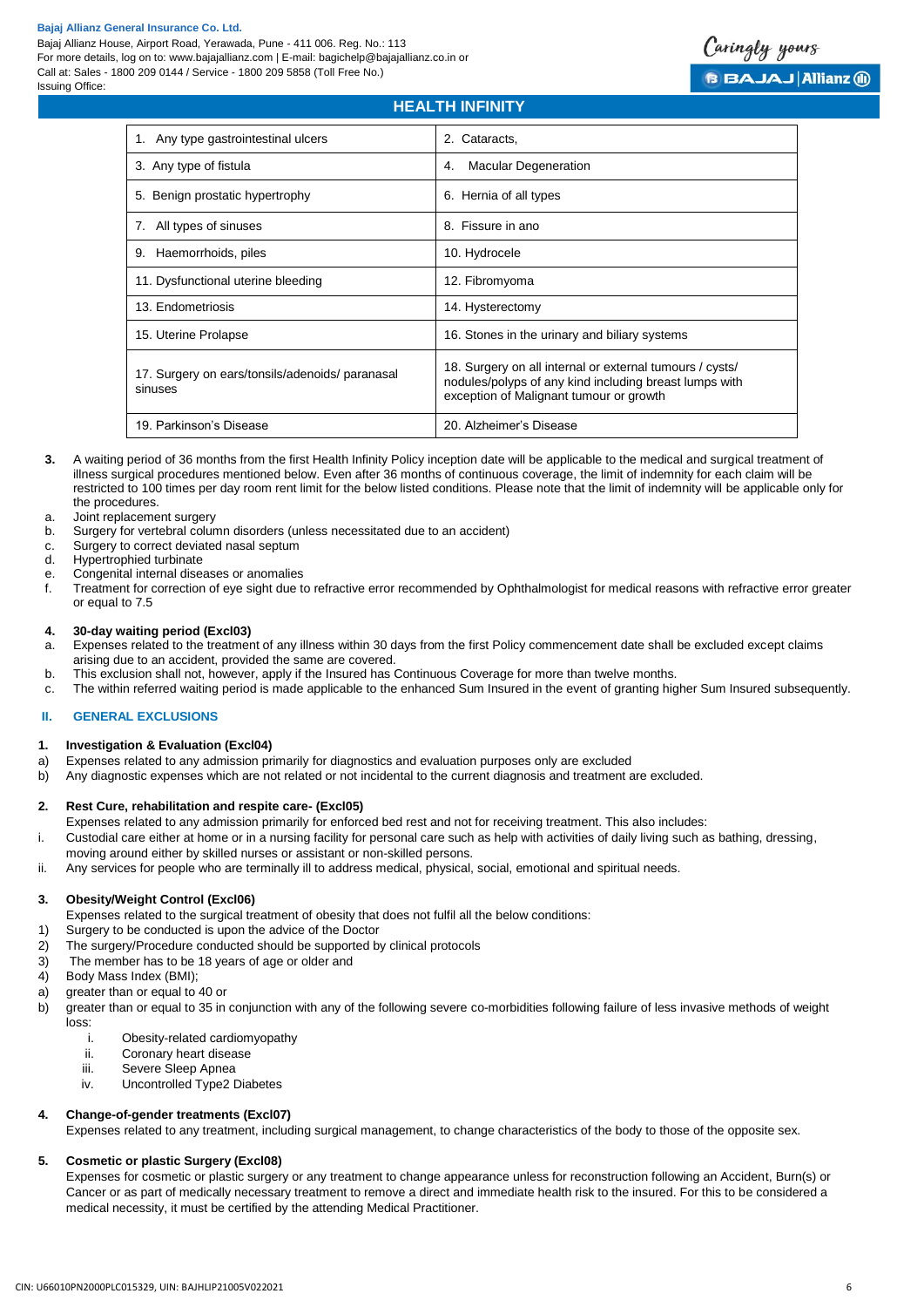# **HEALTH INFINITY**

Caringly yours

**BBAJAJ Allianz (ii)** 

# **6. Hazardous or Adventure Sports (Excl09)**

Expenses related to any treatment necessitated due to participation as a professional in hazardous or adventure sports, including but not limited to, para-jumping, rock climbing, mountaineering, rafting, motor racing, horse racing or scuba diving, hand gliding, sky diving, deep-sea diving.

## **7. Breach of law (Excl10)**

Expenses for treatment directly arising from or consequent upon any Insure Person committing or attempting to commit a breach of law with criminal intent.

#### **8. Excluded Providers (Excl11)**

Expenses incurred towards treatment in any hospital or by any Medical Practitioner or any other provider specifically excluded by the Insurer and disclosed in its website / notified to the policyholders are not admissible. However, in case of life threatening situations or following an accident, expenses up to the stage of stabilization are payable but not the complete claim.

- **9.** Treatment for Alcoholism, drug or substance abuse or any addictive condition and consequences thereof. (Excl12)
- **10.** Treatments received in heath hydros, nature cure clinics, spas or similar establishments or private beds registered as a nursing home attached to such establishments or where admission is arranged wholly or partly for domestic reasons. (Excl13)
- **11.** Dietary supplements and substances that can be purchased without prescription, including but not limited to Vitamins, minerals and organic substances unless prescribed by a medical practitioner as part of hospitalization claim or day care procedure. (Excl14)

#### **12. Refractive Error (Excl15)**

Expenses related to the treatment for correction of eye sight due to refractive error less than 7.5 dioptres.

#### **13. Unproven Treatments (Excl16)**

Expenses related to any unproven treatment, services and supplies for or in connection with any treatment. Unproven treatments are treatments, procedures or supplies that lack significant medical documentation to support their effectiveness.

# **14. Sterility and Infertility (Excl17)**

Expenses related to sterility and infertility. This includes:

- a) Any type of contraception, sterilization
- b) Assisted Reproduction services including artificial insemination and advanced reproductive technologies such as IVF, ZIFT, GIFT, ICSI
- c) Gestational Surrogacy
- d) Reversal of sterilization

## **15. Maternity (Excl 18)**

- a. Medical Treatment Expenses traceable to childbirth (including complicated deliveries and caesarean sections incurred during hospitalization) except ectopic pregnancy.
- b. Expenses towards miscarriage (unless due to an accident) and lawful medical termination of pregnancy during the policy period.

# **SECTION D) EXCLUSIONS UNDER THE POLICY - SPECIFIC EXCLUSIONS**

# **II. GENERAL EXCLUSIONS**

- 1. Any dental treatment that comprises of cosmetic surgery, dentures, dental prosthesis, dental implants, orthodontics, surgery of any kind unless as a result of Accidental Bodily Injury to natural teeth and also requiring hospitalization.
- 2. Medical expenses where Inpatient care is not warranted and does not require supervision of qualified nursing staff and qualified medical practitioner round the clock
- 3. War, invasion, acts of foreign enemies, hostilities (whether war be declared or not), civil war, commotion, unrest, rebellion, revolution, insurrection, military or usurped power or confiscation or nationalization or requisition of or damage by or under the order of any government or public local authority.
- 4. Any Medical expenses incurred due to Act of Terrorism will be covered under the Policy.
- 5. Circumcision unless required for the treatment of Illness or Accidental bodily injury,
- 6. The cost of spectacles, contact lenses, hearing aids, crutches, dentures, artificial teeth and all other external appliances and/or devices whether for diagnosis or treatment except for Cost of Artificial Limbs, cost of prosthetic devices implanted during surgical procedure like Pacemaker, orthopedic implants, infra cardiac valve replacements, vascular stents etc.
- 7. External medical equipment of any kind used at home as post Hospitalization care including cost of instrument used in the treatment of Sleep Apnoea Syndrome (C.P.A.P), Continuous Peritoneal Ambulatory Dialysis (C.P.A.D) and Oxygen concentrator for Bronchial Asthmatic condition.
- 8. Congenital external diseases or defects or anomalies, growth hormone therapy, stem cell implantation or surgery except for Hematopoietic stem cells for bone marrow transplant for haematological conditions.
- 9. Intentional self-injury (including but not limited to the use or misuse of any intoxicating drugs or alcohol)
- 10. Vaccination or inoculation unless forming a part of post bite treatment or if medically necessary and forming a part of treatment recommended by the treating Medical practitioner.
- 11. Treatment for any other system other than modern medicine (also known as Allopathy).
- 12. All non-medical Items as per Annexure II
- 13. Any treatment received outside India is not covered under this Policy.

# **SECTION E) CONDITIONS - STANDARD GENERAL TERMS AND CLAUSES**

# **1. Disclosure of information**

The policy shall be void and all premium paid thereon shall be forfeited to the Company in the event of misrepresentation, mis description or non-disclosure of any material fact by the policyholder.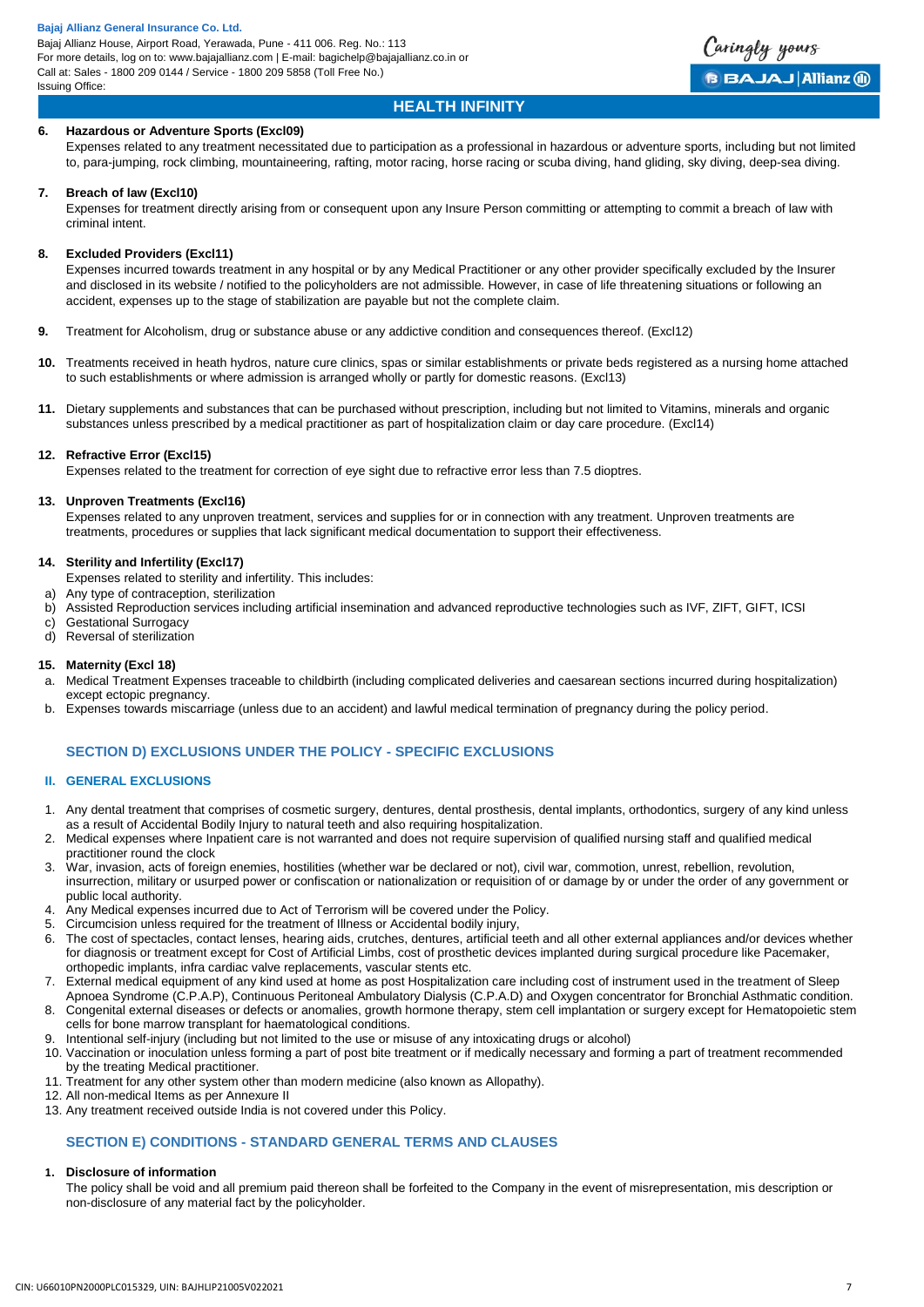#### **Bajaj Allianz General Insurance Co. Ltd.**

Bajaj Allianz House, Airport Road, Yerawada, Pune - 411 006. Reg. No.: 113 For more details, log on to: www.bajajallianz.com | E-mail: bagichelp@bajajallianz.co.in or Call at: Sales - 1800 209 0144 / Service - 1800 209 5858 (Toll Free No.) Issuing Office:



# **HEALTH INFINITY**

# **2. Condition Precedent to Admission of Liability**

The terms and conditions of the policy must be fulfilled by the Insured Person for the Company to make any payment for claim(s) arising under the policy

## **3. Premium Payment in Instalments (Wherever applicable)**

If the insured person has opted for Payment of Premium on an instalment basis i.e. Annual (for long term polices only), Half Yearly, Quarterly or Monthly, as mentioned in the policy Schedule/Certificate of Insurance, the following Conditions shall apply (notwithstanding any terms contrary elsewhere in the policy)

- i. Grace Period of 15 days would be given to pay the instalment premium due for the policy.
- ii. During such grace period, coverage will not be available from the due date of instalment premium till the date of receipt of premium by Company.
- iii. The insured person will get the accrued continuity benefit in respect of the "Waiting Periods", "Specific Waiting Periods" in the event of payment of premium within the stipulated grace Period.
- iv. No interest will be charged If the instalment premium is not paid on due date.
- v. In case of instalment premium due not received within the grace period, the policy will get cancelled.
- vi. In the event of a claim, all subsequent premium instalments shall immediately become due and payable.
- vii. The company has the right to recover and deduct all the pending installments from the claim amount due under the policy.

#### **4. Claim Settlement (provision for Penal interest)**

- i. The Company shall settle or reject a claim, as the case may be, within 30 days from the date of receipt of last necessary document.
- ii. ln the case of delay in the payment of a claim, the Company shall be liable to pay interest to the policyholder from the date of receipt of last necessary document to the date of payment of claim at a rate 2% above the bank rate.
- iii. However, where the circumstances of a claim warrant an investigation in the opinion of the Company, it shall initiate and complete such investigation at the earliest, in any case not later than 30 days from the date of receipt of last necessary document- ln such cases, the Company shall settle or reject the claim within 45 days from the date of receipt of last necessary document.
- In case of delay beyond stipulated 45 days, the Company shall be liable to pay interest to the policyholder at a rate 2% above the bank rate from the date of receipt of last necessary document to the date of payment of claim.

#### **5. Renewal of Policy**

The policy shall ordinarily be renewable except on misrepresentation by the insured person. grounds of fraud, misrepresentation by the insured person.

- i. The Company shall endeavor to give notice for renewal. However, the Company is not under obligation to give any notice for renewal.
- ii. Renewal shall not be denied on the ground that the insured person had made a claim or claims in the preceding policy years.
- iii. Request for renewal along with requisite premium shall be received by the Company before the end of the policy period.
- iv. At the end of the policy period, the policy shall terminate and can be renewed within the Grace Period of 30 days to maintain continuity of benefits without break in policy. Coverage is not available during the grace period.
- v. No loading shall apply on renewals based on individual claims experience

#### **6. Complete Discharge**

Any payment to the policyholder, insured person or his/ her nominees or his/ her legal representative or assignee or to the Hospital, as the case may be, for any benefit under the policy shall be a valid discharge towards payment of claim by the Company to the extent of that amount for the particular claim

#### **7. Fraud**

- i. If any claim made by the Insured beneficiary, is in any respect fraudulent, or if any false statement, or declaration is made or used in support thereof, or if any fraudulent means or devices are used by the Insured beneficiary or anyone acting on his/her behalf to obtain any benefit under this policy, all benefits under this policy and the premium paid shall be forfeited.
- ii. Any amount already paid against claims made under this policy but which are found fraudulent later shall be repaid by all
- recipient(s)/policyholder(s), who has made that particular claim, who shall be jointly and severally liable for such repayment to the insurer.
- iii. For the purpose of this clause, the expression "fraud" means any of the following acts committed by the Insured beneficiary or by his agent or the hospital/ doctor/any other party acting on behalf of the Insured beneficiary, with intent to deceive the insurer or to induce the insurer to issue an insurance policy:
- a) the suggestion, as a fact of that which is not true and which the Insured beneficiary does not believe to be true;
- b) the active concealment of a fact by the Insured beneficiary having knowledge or belief of the fact;
- c) any other act fitted to deceive; and
- d) any such actor omission as the law specially declares to be fraudulent
- iv. The Company shall not repudiate the claim and / or forfeit the policy benefits on the ground of Fraud, if the Insured beneficiary / beneficiary can prove that the misstatement was true to the best of his knowledge and there was no deliberate intention to suppress the fact or that such misstatement of or suppression of material fact are within the knowledge of the insurer

# **8. Multiple Policies**

- i. ln case of multiple policies taken by an insured person during a period from one or more insurers to indemnify treatment costs, the insured person shall have the right to require a settlement of his/her claim in terms of any of his/her policies. ln all such cases the insurer chosen by the insured person shall be obliged to settle the claim as long as the claim is within the limits of and according to the terms of the chosen policy.
- ii. lnsured person having multiple policies shall also have the right to prefer claims under this policy for the amounts disallowed under any other policy / policies even if the sum insured is not exhausted. Then the insurer shall independently settle the claim subject to the terms and conditions of this policy.
- iii. If the amount to be claimed exceeds the sum insured under a single policy, the insured person shall have the right to choose insurer from whom he/ she wants to claim the balance amount.
- iv. Where an insured person has policies from more than one insurer to cover the same risk on indemnity basis, the insured person shall only be indemnified the treatment costs in accordance with the terms and conditions of the chosen policy.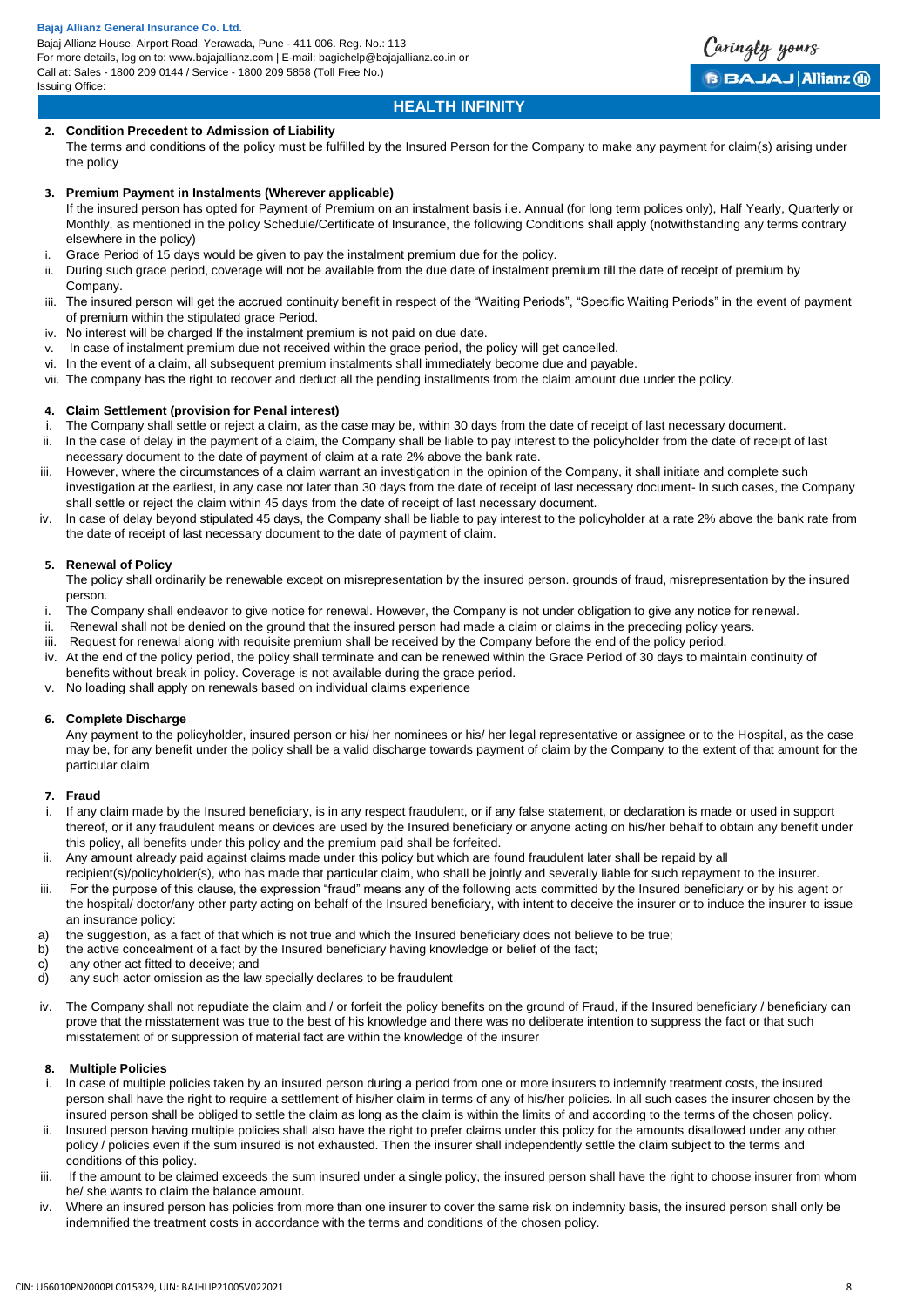

# **HEALTH INFINITY**

# **9. Cancellation**

- i. The policyholder may cancel this policy by giving 15days'written notice and in such an event, the Company shall refund premium for the unexpired policy period as detailed below.
- a. Cancellation grid for premium received on annual basis

|                                                         | <b>Premium Refund</b>       |                             |                             |
|---------------------------------------------------------|-----------------------------|-----------------------------|-----------------------------|
| <b>Period in Risk</b>                                   | <b>Policy Period 1 Year</b> | <b>Policy Period 2 Year</b> | <b>Policy Period 3 Year</b> |
| Within 15 Days                                          | Pro Rata Refund             |                             |                             |
| Exceeding 15 days but less than or equal to 3 months    | 65.00%                      | 75.00%                      | 80.00%                      |
| Exceeding 3 months but less than or equal to 6 months   | 45.00%                      | 65.00%                      | 75.00%                      |
| Exceeding 6 months but less than or equal to 12 months  | $0.00\%$                    | 45.00%                      | 60.00%                      |
| Exceeding 12 months but less than or equal to 15 months |                             | 30.00%                      | 50.00%                      |
| Exceeding 15 months but less than or equal to 18 months |                             | 20.00%                      | 45.00%                      |
| Exceeding 18 months but less than or equal to 24 months |                             | $0.00\%$                    | 30.00%                      |
| Exceeding 24 months but less than or equal to 27 months |                             |                             | 20.00%                      |
| Exceeding 27 months but less than or equal to 30 months |                             |                             | 15.00%                      |
| Exceeding 30 months but less than or equal to 36 months |                             |                             | $0.00\%$                    |

#### **Note:**

- The first slab of Number of days "within 15 days" in above table is applicable only in case of new business.
- In case of renewal policies, period is risk "Exceeding 15 days but less than 3 months" should be read as "within 3 months".
- b. Cancellation grid for premium received on instalment basis

For monthly/quarterly premium modes, no premium is refunded. For half yearly premium payment mode, the premium will be refunded as per the below table:

| <b>Premium Refund Pro Rate</b> |
|--------------------------------|
| % of Half Yearly Premium       |
| 30%                            |
| 0%                             |
|                                |

- ii. Notwithstanding anything contained herein or otherwise, no refunds of premium shall be made in respect of Cancellation where, any claim has been admitted or has been lodged or any benefit has been availed by the insured person under the policy.
- iii. The Company may cancel the policy at any time on grounds of misrepresentation non-disclosure of material facts, fraud by the insured person by giving 15 days' written notice. There would be no refund of premium on cancellation on grounds of misrepresentation, nondisclosure of material facts or fraud.

## **10. Free Look Period**

The Free Look Period shall be applicable on new individual health insurance policies and not on renewals or at the time of porting/migrating the policy.

The insured person shall be allowed free look period of fifteen days from date of receipt of the policy document to review the terms and conditions of the policy, and to return the same if not acceptable.

lf the insured has not made any claim during the Free Look Period, the insured shall be entitled to

- i. a refund of the premium paid less any expenses incurred by the Company on medical examination of the insured person and the stamp duty charges or
- ii. where the risk has already commenced and the option of return of the policy is exercised by the insured person, a deduction towards the proportionate risk premium for period of cover or
- iii. where only a part of the insurance coverage has commenced, such proportionate premium commensurate with the insurance coverage during such period

## **11. Portability**

The Insured beneficiary will have the option to port the policy to other insurers by applying to such insurer to port the entire policy along with all the members of the family, if any, at least 45 days before, but not earlier than 60 days from the policy renewal date as per IRDAI guidelines related to portability. If such person is presently covered and has been continuously covered without any lapses under any health insurance policy with an Indian General/Health insurer, the proposed

Insured beneficiary will get the accrued continuity benefits in waiting periods as per IRDAI guidelines on portability.

For Detailed Guidelines on portability, kindly refer the link [https://www.irdai.gov.in/ADMINCMS/cms/Circulars\\_List.aspx?mid=3.2.3](https://www.irdai.gov.in/ADMINCMS/cms/Circulars_List.aspx?mid=3.2.3)

# **12. Possibility of Revision of Terms of the Policy lncluding the Premium Rates:**

The Company, with prior approval of lRDAl, may revise or modify the terms of the policy including the premium rates. The insured person shall be notified three months before the changes are effected.

## **13. Migration**

The Insured beneficiary will have the option to migrate the policy to other health insurance products/plans offered by the company by applying for migration of the policy atleast 30 days before the policy renewal date as per IRDAI guidelines on Migration. If such person is presently covered and has been continuously covered without any lapses under any health insurance product/plan offered by the company, the Insured beneficiary will get the accrued continuity benefits in waiting periods as per IRDAI guidelines on migration. For Detailed Guidelines on migration, kindly refer the link [https://www.irdai.gov.in/ADMINCMS/cms/Circulars\\_List.aspx?mid=3.2.3](https://www.irdai.gov.in/ADMINCMS/cms/Circulars_List.aspx?mid=3.2.3)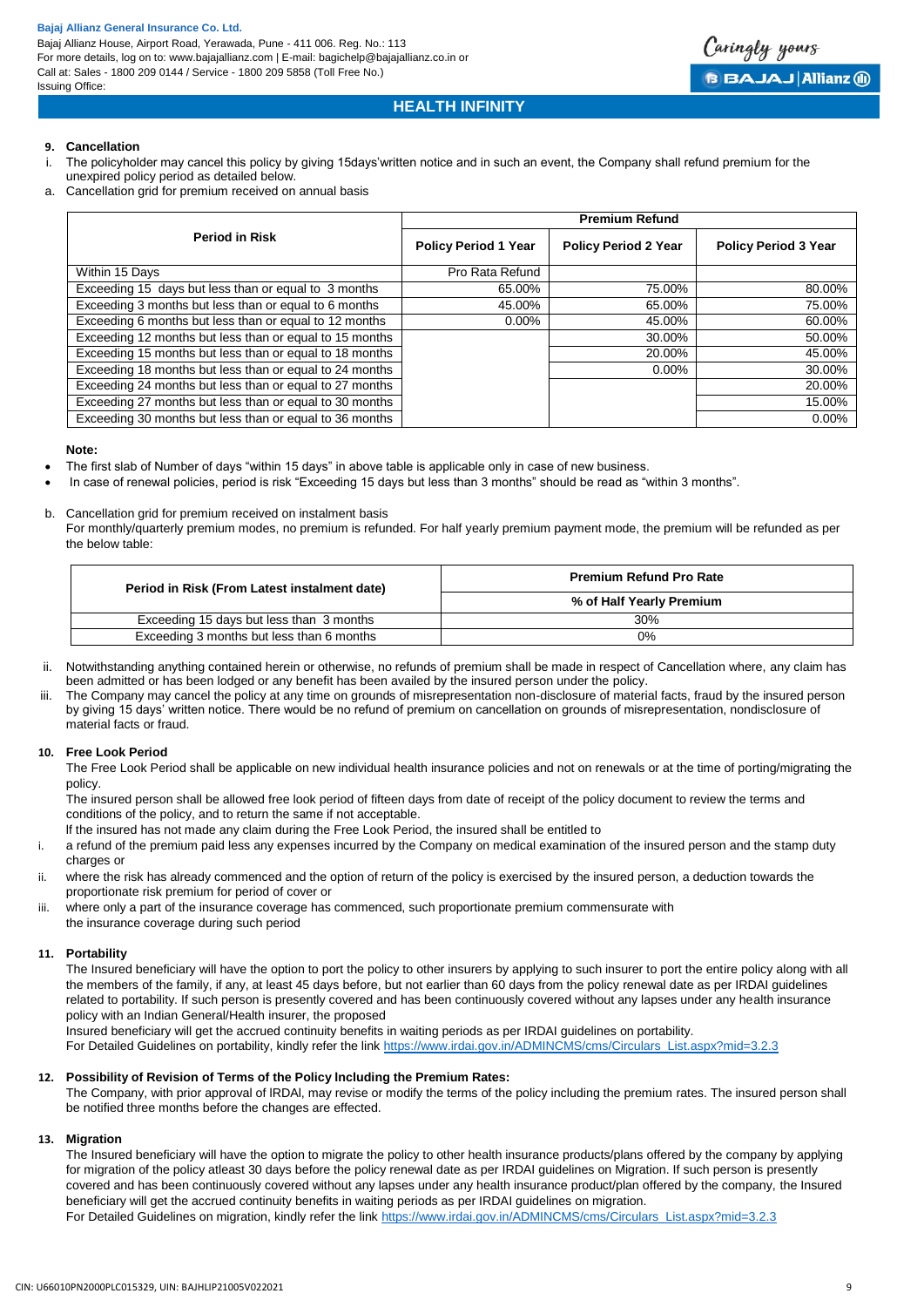

# **HEALTH INFINITY**

# **14. Withdrawal of Policy**

- **i.** In the likelihood of this product being withdrawn in future, the Company will intimate the insured person about the same 90 days prior to expiry of the policy.
- **ii.** lnsured Person will have the option to migrate to similar health insurance product available with the Company at the time of renewal with all the accrued continuity benefits such as cumulative bonus, waiver of waiting period. as per IRDAI guidelines, provided the policy has been maintained without a break.

# **15. Moratorium Period:**

After completion of eight continuous years under this policy no look back would be applied. This period of eight years is called as moratorium period.

The moratorium would be applicable for the sums insured of the first policy and subsequently completion of eight continuous years would be applicable from date of enhancement of sums insured only on the enhanced limits. After the expiry of Moratorium Period no claim under this policy shall be contestable except for proven fraud and permanent exclusions specified in the policy contract. The policies would however be subject to all limits, sub limits, co-payments, deductibles as per the policy contract

# **16. Nomination**

The policyholder is required at the inception of the policy to make a nomination for the purpose of payment of claims under the policy in the event of death of the policyholder. Any change of nomination shall be communicated to the company in writing and such change shall be effective only when an endorsement on the policy is made. ln the event of death of the policyholder, the Company will pay the nominee {as named in the Policy Schedule/Policy Certificate/Endorsement (if any) and in case there is no subsisting nominee, to the legal heirs or legal representatives of the policyholder whose discharge shall be treated as full and final discharge of its liability under the policy

# **17. Grievance Redressal Procedure**

The company has always been known as a forward-looking customer centric organization. It takes immense pride in its approach of "Caringly Yours". To provide you with top-notch service on all fronts, the company has provided with multiple platforms via which you can always reach out to us at below mentioned touch points

- 1. Our toll-free number 1-800-209- 5858 or 020-30305858, say Say "Hi" on WhatsApp on +91 7507245858
- 2. Branches for resolution of your grievances / complaints, the Branch details can be found on our website [www.bajajallianz.com/branch-locator.html](http://www.bajajallianz.com/branch-locator.html)
- 3. Register your grievances / complaints on our website [www.bajajallianz.com/about-us/customer-service.html](http://www.bajajallianz.com/about-us/customer-service.html)
- 
- 4. E-mail<br>a) Level Level 1: Write to [bagichelp@bajajallianz.co.in](mailto:bagichelp@bajajallianz.co.in) and for senior citizens to [seniorcitizen@bajajallianz.co.in](mailto:seniorcitizen@bajajallianz.co.in)
- b) Level 2: In case you are not satisfied with the response given to you at Level 1 you may write to our Grievance Redressal Officer at [ggro@bajajallianz.co.in](mailto:ggro@bajajallianz.co.in)
- c) Level 3: If in case, your grievance is still not resolved, and you wish to talk to our care specialist, please give a missed call on +91 80809 45060 OR SMS To 575758 and our care specialist will call you back
- 5. If you are still not satisfied with the decision of the Insurance Company, you may approach the Insurance Ombudsman, established by the Central Government for redressal of grievance. Detailed process along with list of Ombudsman offices are available at [www.cioins.co.in/ombudsman.html](http://www.cioins.co.in/ombudsman.html)

The contact details of the ombudsman offices are mentioned **Annexure IV.** 

# **SECTION E) CONDITIONS – SPECIFIC TERMS AND CLAUSES**

# **18. Eligibility**

- Indian nationals residing in India would be considered for this Policy.
- This Policy can be opted by Non-Resident Indians including PIOs (Persons of Indian Origin) and OCIs (Overseas citizens of India) also; however the Policy will be issued during their stay in India and premium paid in Indian currency and by Indian Account only.
- We will cover Insured for treatment availed in India. Our liability shall be to make payment within India and in Indian Rupees only.

# **19. Paying a Claim**

- i. The Insured agrees that the Company need only make payment when the Insured or someone claiming on his/ her behalf has provided the Company with necessary documentation and information.
- ii. If the Company, for any reasons decides to reject the claim under the Policy the reasons regarding the rejection shall be communicated to the Insured in writing within 30 days of the receipt of documents. The Insured may take recourse to the Grievance Redressal procedure stated under Policy.

# **20. Basis of Claims Payment**

- i. The day care procedures listed are subject to the exclusions, terms and conditions of the Policy and will not be treated as independent coverage under the Policy.
- ii. The Company shall make payment in Indian Rupees only.

# **21. Reduction in Waiting Period**

- 1. If the proposed Insured is presently covered and has been continuously covered without any lapses as under:
- a. any health insurance indemnity plan with an Indian non-life insurer/health insurer as per guidelines on portability, OR
- b. any other similar health insurance indemnity plan from Us, Then:
- The 30 days waiting period specified in Section D-I.4 of the Policy stand deleted
- ii. The waiting periods specified in the Section D-I.1 to I.3 shall be reduced by the number of continuous preceding years of coverage of the Insured under the previous health insurance Policy; Continuity / Credit of waiting periods would be extended up to the Sum Insured & Cumulative bonus of the previous Policy
- iii. The limits as mentioned under D-I.2 and I.3 and co-pay as mentioned in Point E 23- Cost Sharing shall also be applicable for all portability proposals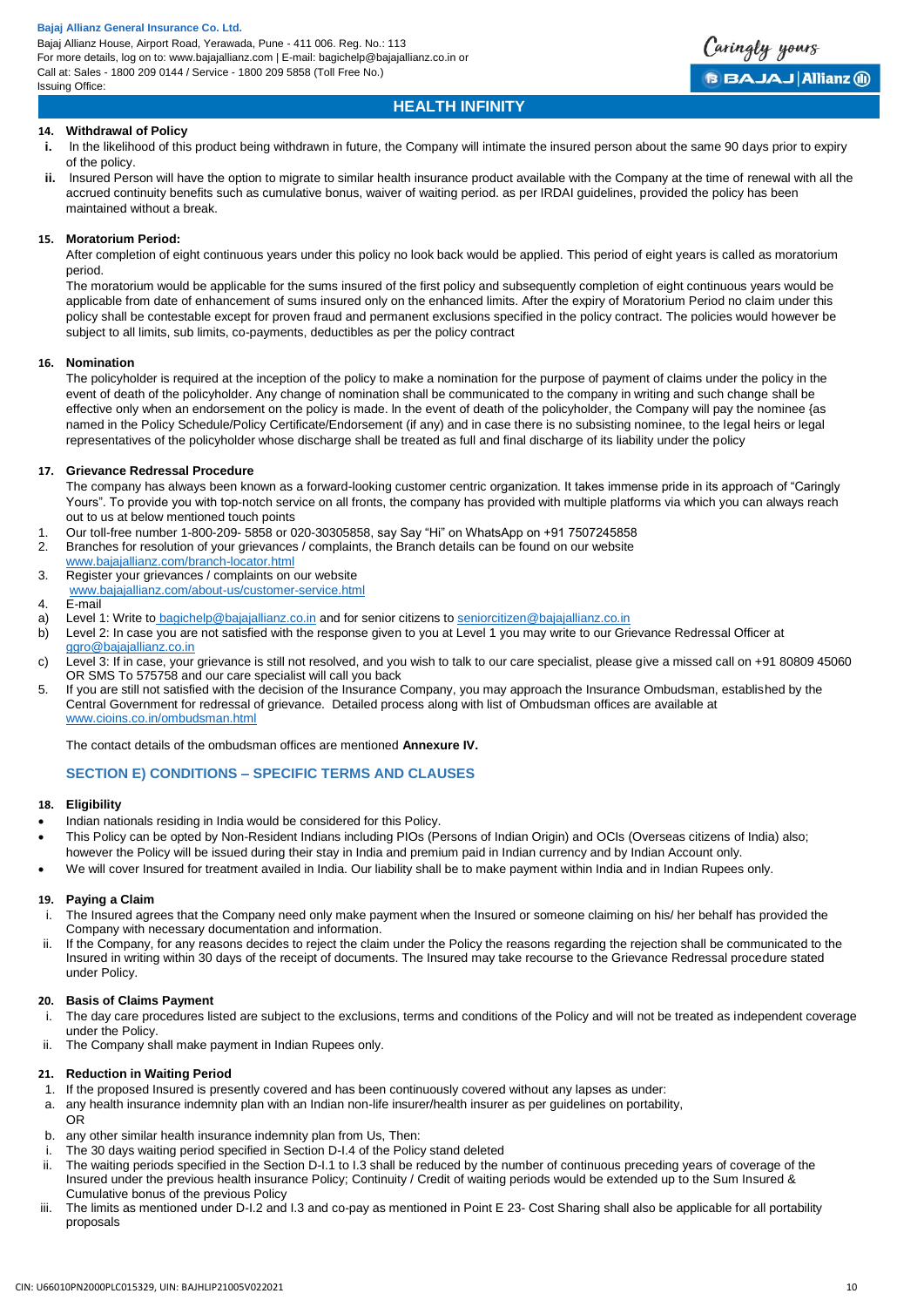

# **HEALTH INFINITY**

The above conditions would be applicable if the insured has applied for portability with us and the proposal is accepted and the policy is issued as per portability guidelines.

# **22. Cost Sharing**

- i. If the Insured seeks admission in a room category exceeding the room rent plan opted at the time of Policy inception, then a proportionate copayment would apply on all Hospitalization expenses incurred, which includes all expenses mentioned in Section C1 (excluding C1- vii and C1 viii), C2, C3, C4, C5. Of policy wordings.
- ii. The Policy covers all Hospitalization expenses during the Policy period as per the Policy coverage, terms conditions, definitions & exclusions, however if the claim approved amount exceeds 100 times the room rent limit opted ( in a single claim or multiple claims) then a co -payment of 15%/20%/25% as opted would apply on the claim amount.

The co-payment would apply on the claim amount exceeding 100 times of the room rent limit and not on the Complete claim.

- iii. The maximum limit of indemnity for ailments/conditions as mentioned in D I-2 & D-I-3 will be restricted to 100 times the room rent limit opted for each claim. Claim amount exceeding 100 times of the room rent limit would be not be admissible under the policy and hence the co-payment as defined in point (ii) above shall not be applicable on such amount.
- iv. The Maximum limit of indemnity for Listed Modern Treatments, specified in Annexure III, would be 100 times of the room rent limit. Claim amount exceeding 100 times of the room rent limit would be not be admissible under the policy and hence the co-payment as defined in point (ii) above shall not be applicable on such amount. The coverage of Modern treatments would be subject to the terms conditions, definitions, exclusions as defined under this policy.

In event of a claim wherein both the co-payments as defined above are applicable then co-payment as defined under point (i) would apply first followed by that defined under point (ii) The Co-payment will be applicable for claims for both Network and Non- Network Hospitals

## **23. Communications**

Any communication meant for the Company must be in writing and be delivered to the Company's address shown in the Schedule. Any communication meant for the Insured will be sent by the Company to Insured's address shown in the Policy.

#### **24. Endorsements**

This Policy constitutes the complete contract of insurance. This Policy cannot be changed by anyone (including an insurance agent or broker) except the Company. Any change that the Company make will be evidenced by a written endorsement signed and stamped by the Company.

#### **25. Discounts:**

#### **A. Wellness discount:**

Insured member is eligible for 5% discount at each renewal provided he / she submits the below mentioned medical test reports & if all the reports are falling within normal range as specified below

- i. ECG of Normal Sinus Rhythm<br>ii. Fasting Blood Sugar equal to o
- Fasting Blood Sugar equal to or less than 120 Mg/dl
- iii. Serum Creatinine within normal limits as defined in test reports
- iv. Lipid Profile All parameters within normal limits
- v. BMI less than or equal to 25
- vi. No other adverse health conditions

## **B. Family Discount:**

5% family discount shall be offered if 2 or more eligible family members are covered under a single Policy

## **C. Long Term Policy Discount:**

- 4 % discount is applicable if policy is opted for 2 years
- ii. 8 % discount is applicable if policy is opted for 3 years
- Note: This will not apply to policies where premium is paid in instalments.

## **D. Employee Discount**

20% discount on published premium rates to employees of Bajaj Allianz & its group companies, this discount is applicable only if the Policy is booked in direct office code.

(Note: Online/Direct Customer Discount is not applicable to Employees)

#### **E. Online Discount**

5% discount is extended for the policies purchased online/ through website/direct customers. This benefit is extended to direct customers in lieu of the commission

# **26. Per day Room Rent Enhancement:**

- i. The Insured can apply for enhancement of per day room rent at the time of renewal Insured can apply for enhancement of per day room rent by submitting a fresh proposal form to the company.
- ii. The acceptance of enhancement of per day room rent would be at the discretion of the company, based on the health condition of the Insured & claim history of the Policy.
- iii. All waiting periods as defined in the Policy shall apply for this enhanced per day room rent limit from the effective date of enhancement of such per day room rent considering such Policy Period as the first Policy with the Company.
- iv. Cost sharing terms as specified under section E 23 would be applicable to the enhanced room rent limit.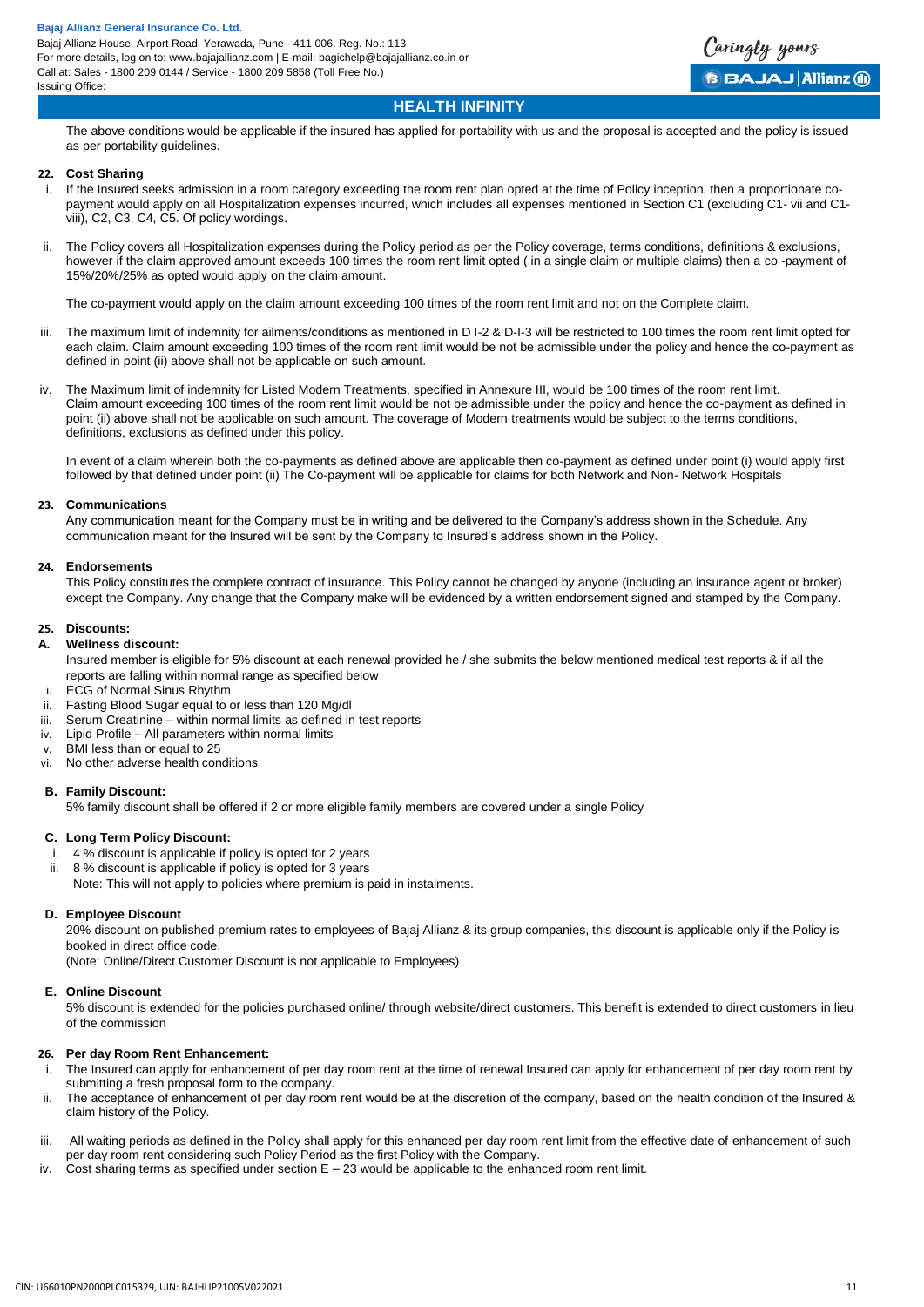

# **HEALTH INFINITY**

# **27. Addition /Deletion of Insured(s):**

Midterm addition of Spouse within 6 months of marriage and New Born Child within 90 – 180 days from birth, can be allowed subject to his/her name has been notified by Insured in writing to the Company, any additional premium due has been paid and the Company's agreement to extend cover has been indicated by it issuing an endorsement confirming the addition of Spouse/ New Born Child as an Insured

# **28. Territorial Limits & Governing Law**

- i. We cover Insured for treatment availed in India. Our liability shall be to make payment within India and in Indian Rupees only.
- ii. The Policy constitutes the complete contract of insurance. No change or alteration shall be valid or effective unless approved in writing by Us, which approval shall be evidenced by an endorsement on the Schedule.
- iii. The construction, interpretation and meaning of the provisions of this Policy shall be determined in accordance with Indian law. The section headings of this Policy are included for descriptive purposes only and do not form part of this Policy for the purpose of its construction or interpretation.

# **29. Arbitration and Reconciliation**

- i. If any dispute or difference shall arise as to the quantum of claim to be paid under this Policy (liability/claim being otherwise admitted by the Company), such difference shall independently of all other question be referred to the decision of a sole arbitrator to be appointed in writing by the Company and the Insured/Insured Member(s) who has made claim under this Policy or if they cannot agree upon a single arbitrator within 30 days of any party [the Company or the and the Insured/Insured Member(s) who has made claim under this Policy] invoking arbitration, the same shall be referred to a panel of three arbitrators, comprising of two arbitrators one to be appointed by the Insured/Family Member(s) who has made claim under this Policy, as the case may be and the Insurer, respectively, who are the parties to the dispute/ difference and the third arbitrator to be appointed by such two appointed arbitrators and arbitration shall be conducted under and in accordance with the provisions of the Arbitration and Conciliation Act, 1996 as amended from time to time. The law of the arbitration will be Indian law, and the seat of arbitration and venue for all hearings shall be within India.
- It is clearly agreed and understood that no difference or dispute shall be referable to arbitration as herein before provided if the Company has disputed or not accepted/admitted the liability/claim under the Policy
- iii. It is hereby expressly stipulated and declared that it shall be a condition precedent to any right of action or suit read with this Policy that the award by such arbitrator/ arbitrators of the amount of the Loss or damage shall be first obtained.
- iv. It is also hereby further expressly agreed and declared that if the Company shall disclaim/repudiate the liability to the Insured for any claim under the Policy, and such claim shall not, within 12 calendar months from the date of such disclaimer/repudiation have been made the subject matter of a suit in a court of law, then all benefits/indemnities under the Policy shall be forfeited and the rights of Insured shall stand extinguished and the liability of the company shall also stand discharged
- v. In the event that these arbitration provisions shall be held to be invalid then all such disputes or differences shall be referred to the exclusive jurisdiction of the Indian Courts subject to other clauses herein.

# **SECTION E) CONDITIONS -OTHER TERMS AND CLAUSES**

## **30. Claims Procedure**

All Claims will be settled by In house claims settlement team of the company and no TPA is engaged. If the Insured meet with any Accidental Bodily Injury or suffer an Illness that may result in a claim, then as a condition precedent to the Company's liability, the Insured must comply with the following:

## **A. Cashless Claims Procedure:**

Cashless treatment is only available at Network Hospitals. In order to avail of cashless treatment, the following procedure must be followed by the Insured:

- i. Prior to taking treatment and/or incurring Medical Expenses at a Network Hospital, the Insured/ his or her representative must call the Company and request pre-authorisation by way of the written form.
- ii. In case of Planned Hospitalisation, the Insured/Insured's representative shall intimate such admission 48 hours prior to such Hospitalisation
- iii. In case of Emergency Hospitalisation, the Insured/Insured's representative shall intimate such admission within 24 hours of such Hospitalisation
- iv. On receipt of Insured's pre-authorization form duly filled and signed by the Insured/ his or her representative, the Company's representative then within 2 hours will respond with Approval, Rejection or an more information
- v. After considering the Insured's request and after obtaining any further information or documentation the Company has sought, the Company may, if satisfied, send the Insured or the Network Hospital, an authorisation letter. The authorisation letter, the ID card issued to the Insured along with this Policy and any other information or documentation that the Company has specified must be produced to the Network Hospital identified in the pre-authorization letter at the time of Insured's admission to the same.
- vi. If the procedure above is followed, the Insured will not be required to directly pay for the bill amount in the Network Hospital that the Company is liable under Section C1 In-Patient Hospitalisation Treatment above and the original bills and evidence of treatment in respect of the same shall be left with the Network Hospital. Pre-authorisation does not guarantee that all costs and expenses will be covered. The Company reserve the right to review each claim for Medical Expenses and accordingly coverage will be determined according to the terms and conditions of this Policy.

## **B. Reimbursement Claims Procedure:**

If Pre-authorisation as per Cashless Claims Procedure above is denied by the Company or if treatment is taken in a Hospital other than a Network Hospital or if the Insured do not wish to avail cashless facility, then:

- i. The Insured or someone claiming on his/ her behalf must inform the Company in writing immediately within 48 hours of Hospitalisation in case of emergency Hospitalisation and 48 hours prior to Hospitalisation in case of planned Hospitalisation
- ii. The Insured must immediately consult a Medical Practitioner and follow the advice and treatment that he recommends.
- iii. The Insured must take reasonable steps or measures to minimize the quantum of any claim that may be made under this Policy.
- iv. The Insured must have himself / herself examined by the Company's medical advisors if the Company ask for this, and as often as the Company consider this to be necessary at the Company's cost.
- v. The Insured or someone claiming on his/ her behalf must promptly and in any event within 30 days of discharge from a Hospital give the Company documentation as listed out in greater detail below and other information the Company ask for to investigate the claim or the Company's obligation to make payment for it.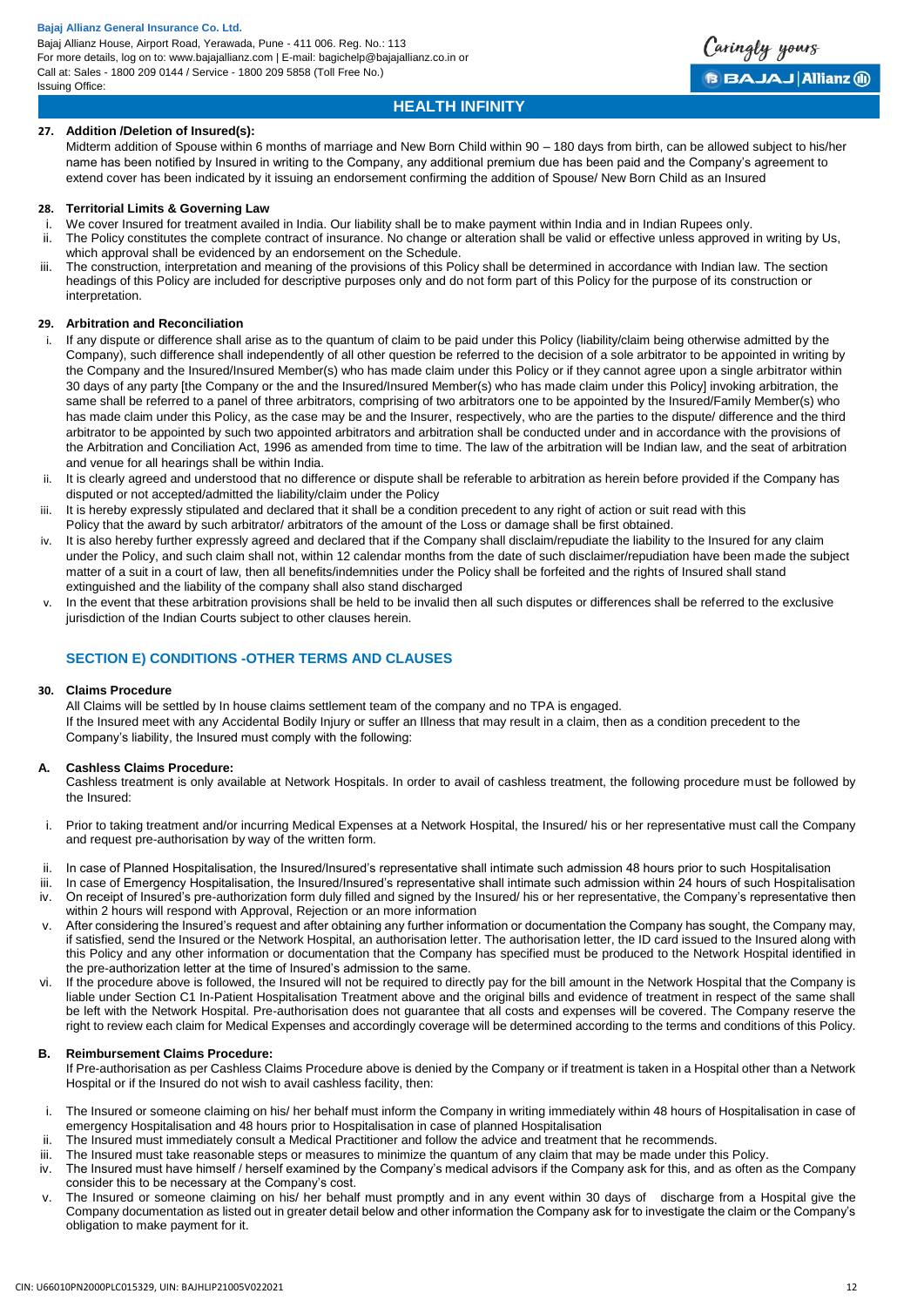

# **HEALTH INFINITY**

vi. In the event of the death of the Insured, someone claiming on his behalf must inform the Company in writing immediately and send the Company a copy of the post mortem report (if any) within 30 days\*

\*Note: In case the Insured is claiming for the same event under an indemnity based Policy of another insurer and is required to submit the original documents related to his/ her treatment with that particular insurer, then the Insured may provide the Company with the attested Xerox copies of such documents along with a declaration from the particular insurer specifying the availability of the original copies of the specified treatment documents with it.

\*\*Note: Waiver of conditions (i) and (vi) may be considered in extreme cases of hardship where it is proved to the Company's satisfaction that under the circumstances in which the Insured was placed, it was not possible for the Insured or any other person to give notice or file claim within the prescribed time limit.

# **List of Claim documents:**

- Claim form with NEFT details & cancelled cheque duly signed by Insured
- Original of Discharge Summary / Discharge Certificate / Death Summary with Surgical & anesthetics notes
- Attested copies of Indoor case papers (Optional)
- Original copies Final Hospital Bill with break up of surgical charges, surgeon's fees, OT charges etc
- Original Paid Receipt against the final Hospital Bill.
- Original bills towards Investigations done / Laboratory Bills.
- Original copies of Investigation Reports against Investigations done.
- Original bills and receipts paid for the transportation from Registered Ambulance Service Provider. Treating Medical Practitioner certificate to transfer the Injured person to a higher medical centre for further treatment (if Applicable).
- First consultation letter for the current ailment.
- In case of implant surgery, invoice & sticker.
- In cases where the information provided by the insured is incomplete or a fraud is suspected, we may call for any additional document(s) in addition to the documents listed above
- Aadhar card & PAN card Copies (Not mandatory if the same is linked with the Policy while issuance or in previous claim) All Claims will be settled by In house claims settlement team of the company and no TPA is engaged.

Please send the documents on below address Bajaj Allianz General Insurance Company 2nd Floor, Bajaj Finserv Building, Behind Weikfield IT park, Off Nagar Road, Viman Nagar Pune 411014| Toll free: 1800-103-2529, 1800-22-5858

# **Annexure I: List of Day Care Procedures:**

| <b>ENT</b>                             | <b>General Surgery</b>                      |
|----------------------------------------|---------------------------------------------|
| 1 Stapedotomy                          | 204 Infected Keloid Excision                |
| 2 Myringoplasty (Type I Tympanoplasty) | 205 Incision of a pilonidal sinus / abscess |
| 3 Revision stapedectomy                | 206 Axillary lymphadenectomy                |
| 4 Labyrinthectomy for severe Vertigo   | Wound debridement and Cover<br>207          |
| 5 Stapedectomy under GA                | 208 Abscess-Decompression                   |
| 6 Ossiculoplasty                       | 209 Cervical lymphadenectomy                |
| 7 Myringotomy with Grommet Insertion   | 210 infected sebaceous cyst                 |
| 8 Tympanoplasty (Type III)             | 211 Inguinal lymphadenectomy                |
| 9 Stapedectomy under LA                | Incision and drainage of Abscess<br>212     |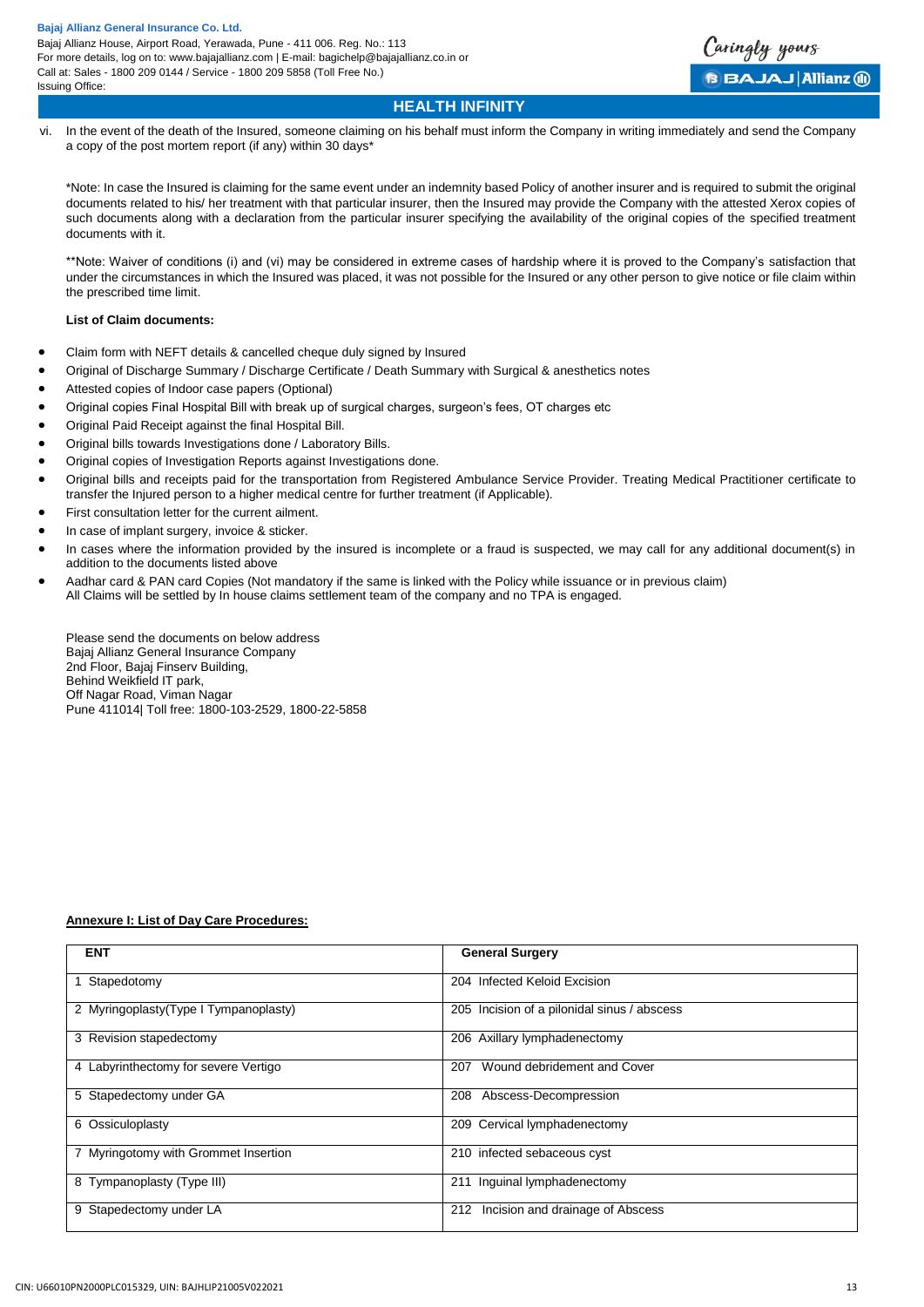

Issuing Office:

| 10 Revision of the fenestration of the inner ear.                | 213 Suturing of lacerations                                              |
|------------------------------------------------------------------|--------------------------------------------------------------------------|
| 11 Tympanoplasty (Type IV)                                       | 214 Scalp Suturing                                                       |
| 12 Endolymphatic Sac Surgery for Meniere's Disease               | 215 Infected lipoma excision                                             |
| 13 Turbinectomy                                                  | 216 Maximal anal dilatation                                              |
| 14 Removal of Tympanic Drain under LA                            | 217 Piles                                                                |
| 15 Endoscopic Stapedectomy                                       | A)Injection Sclerotherapy                                                |
| 16 Fenestration of the inner ear                                 | <b>B)Piles banding</b>                                                   |
| 17 Incision and drainage of perichondritis                       | 218 liver Abscess- catheter drainage                                     |
| 18 Septoplasty                                                   | 219 Fissure in Ano- fissurectomy                                         |
| 19 Vestibular Nerve section                                      | 220 Fibroadenoma breast excision                                         |
| 20 Thyroplasty Type I                                            | 221 OesophagealvaricesSclerotherapy                                      |
| 21 Pseudocyst of the Pinna - Excision                            | 222 ERCP - pancreatic duct stone removal                                 |
| 22 Incision and drainage - Haematoma Auricle                     | 223 Perianal abscess I&D                                                 |
| 23 Tympanoplasty (Type II)                                       | 224 Perianal hematoma Evacuation                                         |
| 24 Keratosis removal under GA                                    | 225 Fissure in anosphincterotomy                                         |
| 25 Reduction of fracture of Nasal Bone                           | 226 UGI scopy and Polypectomyoesophagus                                  |
| 26 Excision and destruction of lingual tonsils                   | 227 Breast abscess I& D                                                  |
| 27 Conchoplasty                                                  | 228 Feeding Gastrostomy                                                  |
| 28 Thyroplasty Type II                                           | 229 Oesophagoscopy and biopsy of growth oesophagus                       |
| 29 Tracheostomy                                                  | 230 UGI scopy and injection of adrenaline, sclerosants - bleeding ulcers |
| 30 Excision of Angioma Septum                                    | 231 ERCP - Bile duct stone removal                                       |
| 31 Turbinoplasty                                                 | 232 Ileostomy closure                                                    |
| 32 Incision & Drainage of Retro Pharyngeal Abscess               | 233 Colonoscopy                                                          |
| 33 UvuloPalatoPharyngoPlasty                                     | 234 Polypectomy colon                                                    |
| 34 Palatoplasty                                                  | 235 Splenic abscesses Laparoscopic Drainage                              |
| 35 Tonsillectomy without adenoidectomy                           | 236 UGI SCOPY and Polypectomy stomach                                    |
| 36 Adenoidectomy with Grommet insertion                          | 237 Rigid Oesophagoscopy for FB removal                                  |
| 37 Adenoidectomy without Grommet insertion                       | 238 Feeding Jejunostomy                                                  |
| 38 Vocal Cord lateralisation Procedure                           | 239 Colostomy                                                            |
| 39 Incision & Drainage of Para Pharyngeal Abscess                | 240 Ileostomy                                                            |
| 40 Transoral incision and drainage of a pharyngeal abscess       | 241 colostomy closure                                                    |
| 41 Tonsillectomy with adenoidectomy                              | 242 Submandibular salivary duct stone removal                            |
| 42 Tracheoplasty                                                 | 243 Pneumatic reduction of intussusception                               |
| Ophthalmology                                                    |                                                                          |
| 43 Incision of tear glands                                       | 244 Varicose veins legs - Injection sclerotherapy                        |
| 44 Other operation on the tear ducts                             | 245 Rigid Oesophagoscopy for Plummer vinson syndrome                     |
| 45 Incision of diseased eyelids                                  | 246 Pancreatic Pseudocysts Endoscopic Drainage                           |
| 46 Excision and destruction of the diseased tissue of the eyelid | 247 ZADEK's Nail bed excision                                            |
| 47 Removal of foreign body from the lens of the eye.             | 248 Subcutaneous mastectomy                                              |

**HEALTH INFINITY**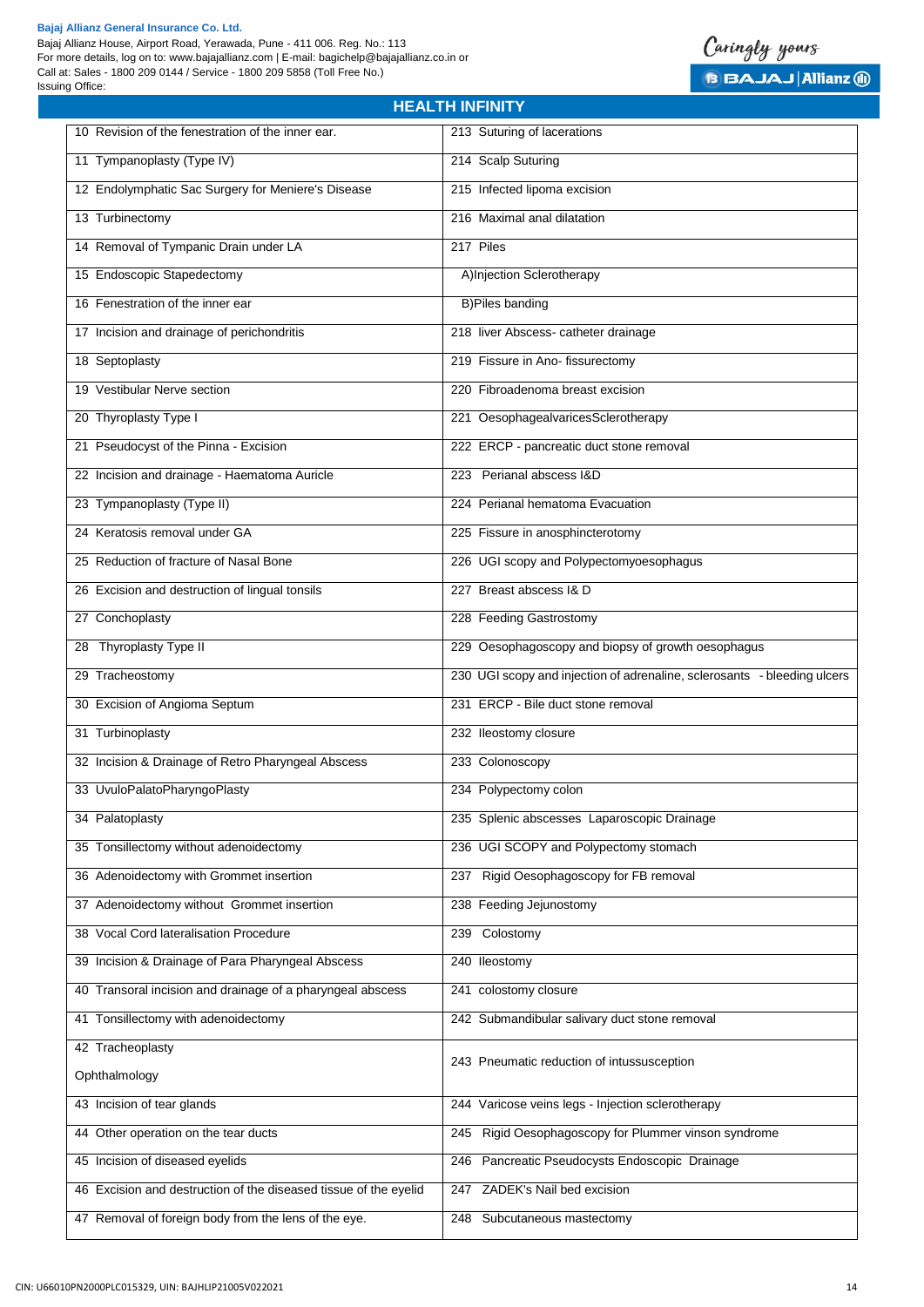



| 48 Corrective surgery of the entropion and ectropion             | 249 Excision of Ranula under GA                               |
|------------------------------------------------------------------|---------------------------------------------------------------|
| 49 Operations for pterygium                                      | Rigid Oesophagoscopy for dilation of benign Strictures<br>250 |
| 50 Corrective surgery of blepharoptosis                          | 251 Eversion of Sac                                           |
| 51 Removal of foreign body from conjunctiva                      | a) Unilateral                                                 |
| 52 Biopsy of tear gland                                          | b)Bilateral                                                   |
| 53 Removal of Foreign body from cornea                           | 252 Lord's plication                                          |
| 54 Incision of the cornea                                        | 253 Jaboulay's Procedure                                      |
| 55 Other operations on the cornea                                | 254 Scrotoplasty                                              |
| 56 Operation on the canthus and epicanthus                       | 255 Surgical treatment of varicocele                          |
| 57 Removal of foreign body from the orbit and the eye ball.      | 256 Epididymectomy                                            |
| 58 Surgery for cataract                                          | 257 Circumcision for Trauma                                   |
| 59 Treatment of retinal lesion                                   | 258 Meatoplasty                                               |
| 60 Removal of foreign body from the posterior chamber of the eye | 259 Intersphincteric abscess incision and drainage            |
| Oncology                                                         | 260 Psoas Abscess Incision and Drainage                       |
| 61 IV Push Chemotherapy                                          | 261 Thyroid abscess Incision and Drainage                     |
| 62 HBI-Hemibody Radiotherapy                                     | 262 TIPS procedure for portal hypertension                    |
| 63 Infusional Targeted therapy                                   | 263 Esophageal Growth stent                                   |
| 64 SRT-Stereotactic Arc Therapy                                  | 264 PAIR Procedure of Hydatid Cyst liver                      |
| 65 SC administration of Growth Factors                           | 265 Tru cut liver biopsy                                      |
| 66 Continuous Infusional Chemotherapy                            | 266 Photodynamic therapy or esophageal tumour and Lung        |
| 67 Infusional Chemotherapy                                       | tumour                                                        |
| 68 CCRT-Concurrent Chemo + RT                                    | 267 Excision of Cervical RIB                                  |
| 69 2D Radiotherapy                                               | 268 laparoscopic reduction of intussusception                 |
| 70 3D Conformal Radiotherapy                                     | 269 Microdochectomy breast                                    |
| 71 IGRT- Image Guided Radiotherapy                               | 270 Surgery for fracture Penis                                |
| 72 IMRT-Step & Shoot                                             | 271 Sentinel node biopsy                                      |
| 73 Infusional Bisphosphonates                                    | 272 Parastomal hernia                                         |
| 74 IMRT-DMLC                                                     | 273 Revision colostomy                                        |
| 75 Rotational Arc Therapy                                        | 274 Prolapsed colostomy- Correction                           |
| 76 Tele gamma therapy                                            | 275 Testicular biopsy                                         |
| 77 FSRT-Fractionated SRT                                         | 276 laparoscopic cardiomyotomy(Hellers)                       |
| 78 VMAT-Volumetric Modulated Arc Therapy                         | 277 Sentinel node biopsy malignant melanoma                   |
| 79 SBRT-Stereotactic Body Radiotherapy                           | 278 laparoscopic pyloromyotomy(Ramstedt)                      |
| 80 Helical Tomotherapy                                           | <b>Orthopedics</b>                                            |
| 81 SRS-Stereotactic Radiosurgery                                 | 279 Arthroscopic Repair of ACL tear knee                      |
| 82 X-Knife SRS                                                   | 280 Closed reduction of minor Fractures                       |
| 83 Gammaknife SRS                                                | 281 Arthroscopic repair of PCL tear knee                      |
| 84 TBI- Total Body Radiotherapy                                  | 282 Tendon shortening                                         |
| 85 intraluminal Brachytherapy                                    | 283 Arthroscopic Meniscectomy - Knee                          |

**HEALTH INFINITY**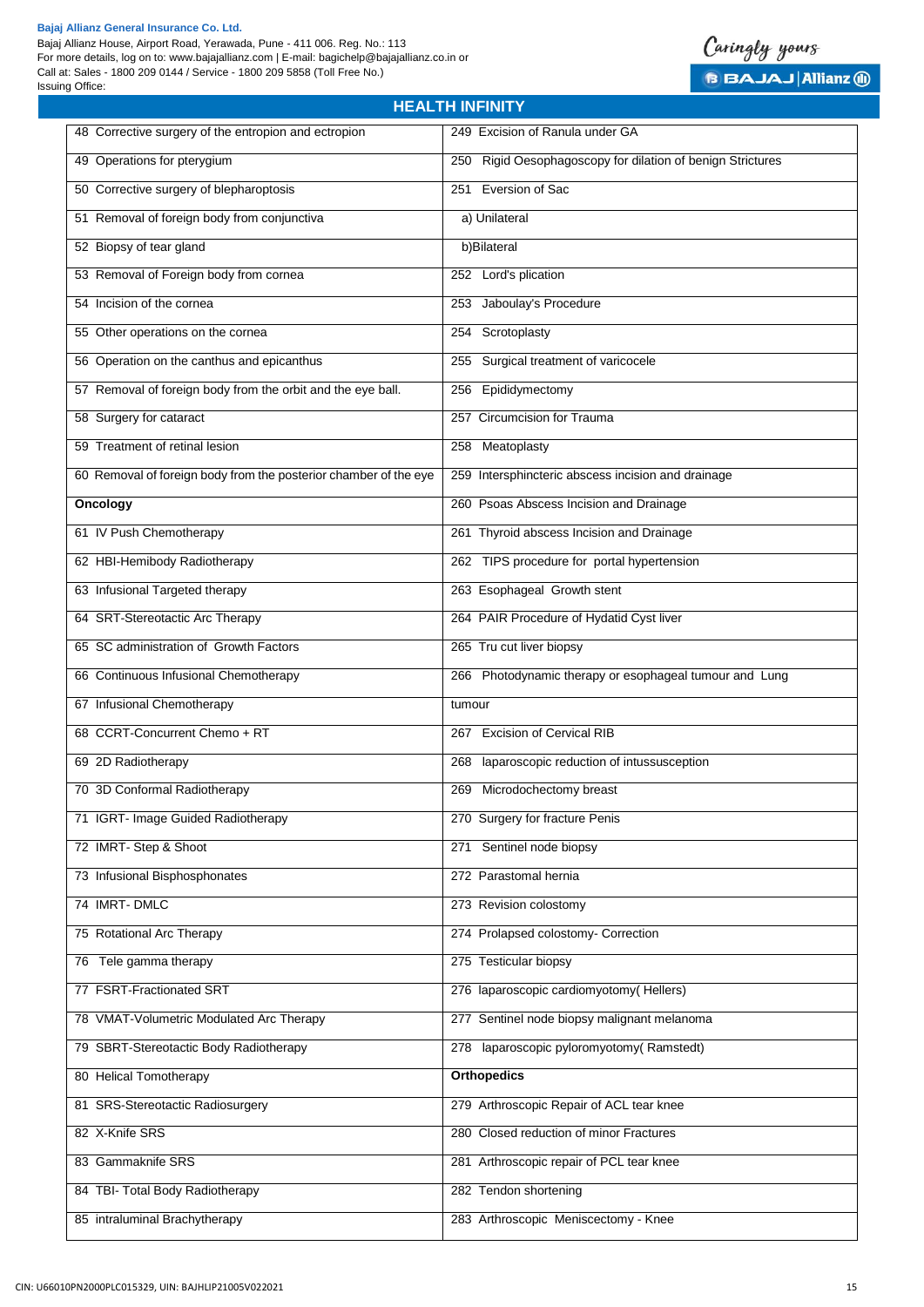

| <b>HEALTH INFINITY</b>                                       |                                            |  |
|--------------------------------------------------------------|--------------------------------------------|--|
| 86 Electron Therapy                                          | 284 Treatment of clavicle dislocation      |  |
| 87 TSET-Total Electron Skin Therapy                          | 285 Arthroscopic meniscus repair           |  |
| 88 Extracorporeal Irradiation of Blood Products              | 286 Haemarthrosis knee- lavage             |  |
| 89 Telecobalt Therapy                                        | 287 Abscess knee joint drainage            |  |
| 90 Telecesium Therapy                                        | 288 Carpal tunnel release                  |  |
| 91 External mould Brachytherapy                              | 289 Closed reduction of minor dislocation  |  |
| 92 Interstitial Brachytherapy                                | 290 Repair of knee cap tendon              |  |
| 93 Intracavity Brachytherapy                                 | 291 ORIF with K wire fixation- small bones |  |
| 94 3D Brachytherapy                                          | 292 Release of midfoot joint               |  |
| 95 Implant Brachytherapy                                     | 293 ORIF with plating- Small long bones    |  |
| 96 Intravesical Brachytherapy                                | 294 Implant removal minor                  |  |
| 97 Adjuvant Radiotherapy                                     | 295 K wire removal                         |  |
| Afterloading Catheter Brachytherapy<br>98                    | 296 POP application                        |  |
| 99 Conditioning Radiothearpy for BMT                         | 297 Closed reduction and external fixation |  |
| 100 Extracorporeal Irradiation to the Homologous Bone grafts | 298 Arthrotomy Hip joint                   |  |
| 101 Radical chemotherapy                                     | 299 Syme's amputation                      |  |
| 102 Neoadjuvant radiotherapy                                 | 300 Arthroplasty                           |  |
| 103 LDR Brachytherapy                                        | 301 Partial removal of rib                 |  |
| 104 Palliative Radiotherapy                                  | 302 Treatment of sesamoid bone fracture    |  |
| 105 Radical Radiotherapy                                     | 303 Shoulder arthroscopy / surgery         |  |
| 106 Palliative chemotherapy                                  | 304 Elbow arthroscopy                      |  |
| 107 Template Brachytherapy                                   | 305 Amputation of metacarpal bone          |  |
| 108 Neoadjuvant chemotherapy                                 | 306 Release of thumb contracture           |  |
| 109 Adjuvant chemotherapy                                    | 307 Incision of foot fascia                |  |
| 110 Induction chemotherapy                                   | 308 calcaneum spur hydrocort injection     |  |
| 111 Consolidation chemotherapy                               | 309 Ganglion wrist hyalase injection       |  |
| 112 Maintenance chemotherapy                                 | 310 Partial removal of metatarsal          |  |
| 113 HDR Brachytherapy                                        | 311 Repair / graft of foot tendon          |  |
| <b>Plastic Surgery</b>                                       | 312 Revision/Removal of Knee cap           |  |
| 114 Construction skin pedicle flap                           | 313 Amputation follow-up surgery           |  |
| 115 Gluteal pressure ulcer-Excision                          | 314 Exploration of ankle joint             |  |
| 116 Muscle-skin graft, leg                                   | 315 Remove/graft leg bone lesion           |  |
| 117 Removal of bone for graft                                | 316 Repair/graft achilles tendon           |  |
| 118 Muscle-skin graft duct fistula                           | 317 Remove of tissue expander              |  |
| 119 Removal cartilage graft                                  | 318 Biopsy elbow joint lining              |  |
| 120 Myocutaneous flap                                        | 319 Removal of wrist prosthesis            |  |
| 121 Fibro myocutaneous flap                                  | 320 Biopsy finger joint lining             |  |
| 122 Breast reconstruction surgery after mastectomy           | 321 Tendon lengthening                     |  |
| 123 Sling operation for facial palsy                         | 322 Treatment of shoulder dislocation      |  |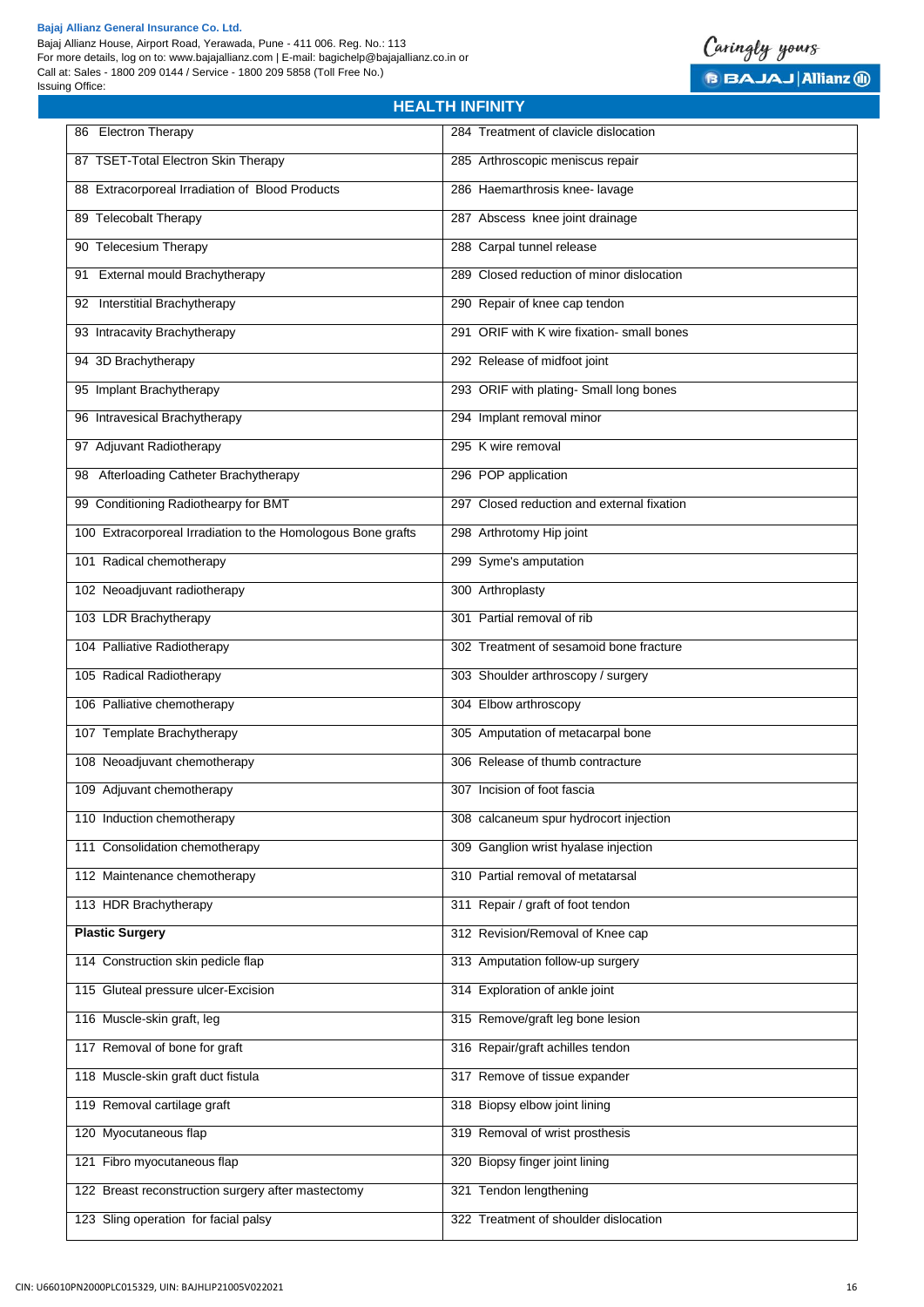



| 124 Split Skin Grafting under RA                       | 323 Lengthening of hand tendon                               |
|--------------------------------------------------------|--------------------------------------------------------------|
| 125 Wolfe skin graft                                   | 324 Removal of elbow bursa                                   |
| 126 Plastic surgery to the floor of the mouth under GA | 325 Fixation of knee joint                                   |
| <b>Urology</b>                                         | 326 Treatment of foot dislocation                            |
| 127 AV fistula - wrist                                 | 327 Surgery of bunion                                        |
| 128 URSL with stenting                                 | 328 intra articular steroid injection                        |
| 129 URSL with lithotripsy                              | 329 Tendon transfer procedure                                |
| 130 CystoscopicLitholapaxy                             | 330 Removal of knee cap bursa                                |
| 131 ESWL                                               | 331 Treatment of fracture of ulna                            |
| 132 Haemodialysis                                      | 332 Treatment of scapula fracture                            |
| 133 Bladder Neck Incision                              | 333 Removal of tumor of arm/elbow under RA/GA                |
| 134 Cystoscopy & Biopsy                                | 334 Repair of ruptured tendon                                |
| 135 Cystoscopy and removal of polyp                    | 335 Decompress forearm space                                 |
| 136 Suprapubiccystostomy                               | 336 Revision of neck muscle (Torticollis release)            |
| 137 percutaneous nephrostomy                           | 337 Lengthening of thigh tendons                             |
| 139 Cystoscopy and "SLING" procedure.                  | 338 Treatment fracture of radius & ulna                      |
| 140 TUNA- prostate                                     | 339 Repair of knee joint                                     |
| 141 Excision of urethral diverticulum                  | Paediatric surgery                                           |
| 142 Removal of urethral Stone                          | 340 Excision Juvenile polyps rectum                          |
| 143 Excision of urethral prolapse                      | 341 Vaginoplasty                                             |
| 144 Mega-ureter reconstruction                         | 342 Dilatation of accidental caustic stricture oesophageal   |
| 145 Kidney renoscopy and biopsy                        | 343 PresacralTeratomas Excision                              |
| 146 Ureter endoscopy and treatment                     | 344 Removal of vesical stone                                 |
| 147 Vesico ureteric reflux correction                  | 345 Excision Sigmoid Polyp                                   |
| 148 Surgery for pelvi ureteric junction obstruction    | 346 SternomastoidTenotomy                                    |
| 149 Anderson hynes operation                           | Infantile Hypertrophic Pyloric Stenosis pyloromyotomy<br>347 |
| 150 Kidney endoscopy and biopsy                        | 348 Excision of soft tissue rhabdomyosarcoma                 |
| 151 Paraphimosis surgery                               | Mediastinal lymph node biopsy<br>349                         |
| 152 injury prepuce- circumcision                       | High Orchidectomy for testis tumours<br>350                  |
| 153 Frenular tear repair                               | 351 Excision of cervical teratoma                            |
| 154 Meatotomy for meatal stenosis                      | 352 Rectal-Myomectomy                                        |
| 155 surgery for fournier's gangrene scrotum            | 353 Rectal prolapse (Delorme's procedure)                    |
| 156 surgery filarial scrotum                           | 354 Orchidopexy for undescended testis                       |
| 157 surgery for watering can perineum                  | 355 Detorsion of torsion Testis                              |
| 158 Repair of penile torsion                           | 356 lap.Abdominal exploration in cryptorchidism              |
| 159 Drainage of prostate abscess                       | 357 EUA + biopsy multiple fistula in ano                     |
| 160 Orchiectomy                                        | 358 Cystic hygroma - Injection treatment                     |
| 161 Cystoscopy and removal of FB                       | 359 Excision of fistula-in-ano                               |
| <b>Neurology</b>                                       | Gynaecology                                                  |

**HEALTH INFINITY**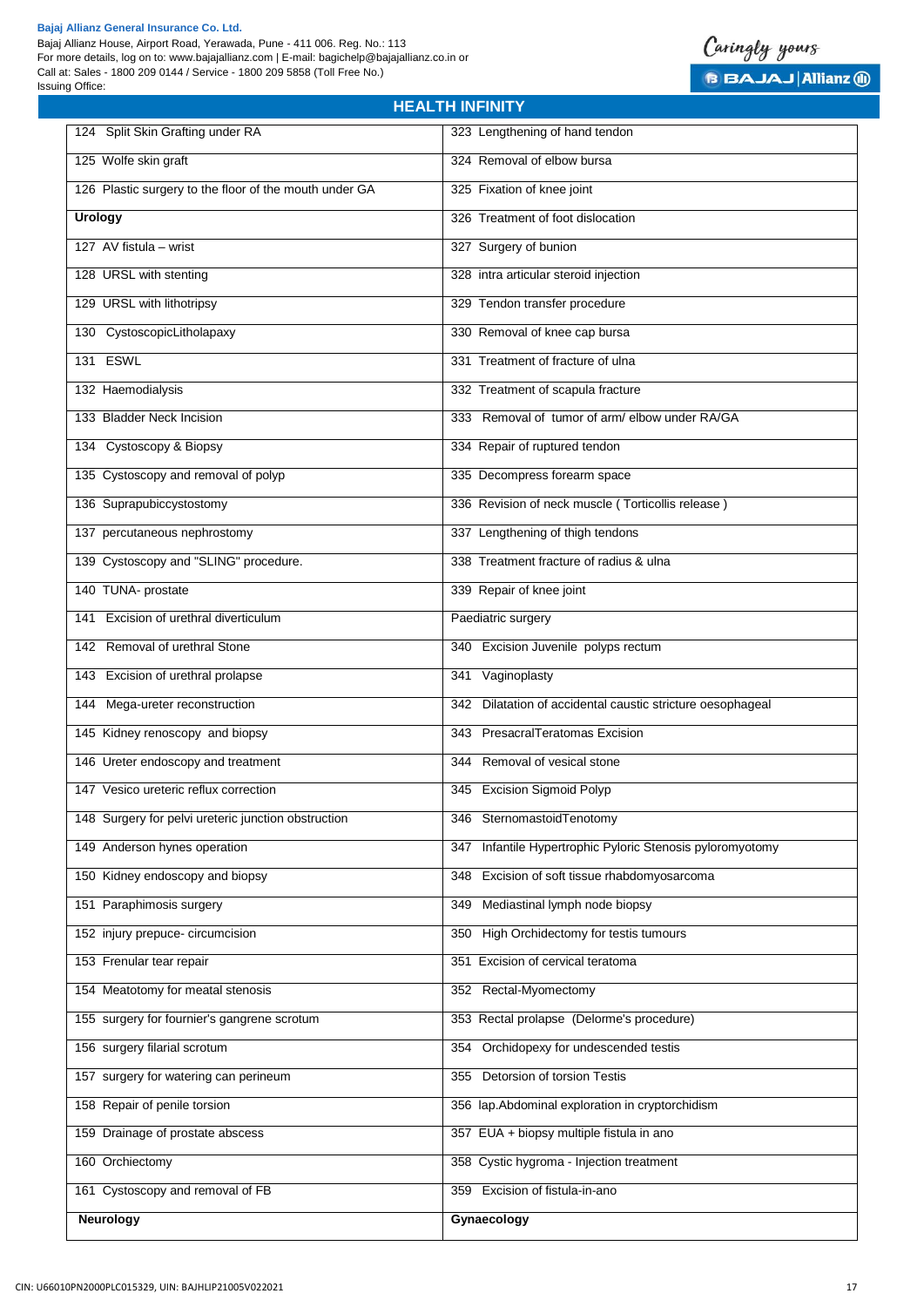#### **Bajaj Allianz General Insurance Co. Ltd.**

Bajaj Allianz House, Airport Road, Yerawada, Pune - 411 006. Reg. No.: 113 For more details, log on to: www.bajajallianz.com | E-mail: bagichelp@bajajallianz.co.in or Call at: Sales - 1800 209 0144 / Service - 1800 209 5858 (Toll Free No.) Issuing Office:



| <b>HEALTH INFINITY</b>                                      |                                                                |  |
|-------------------------------------------------------------|----------------------------------------------------------------|--|
| 162 Facial nerve physiotherapy                              | 360 Hysteroscopic removal of myoma                             |  |
| 163 Nerve biopsy                                            | 361 D&C                                                        |  |
| 164 Muscle biopsy                                           | 362 Hysteroscopic resection of septum                          |  |
| 165 Epidural steroid injection                              | 363 thermal Cauterisation of Cervix                            |  |
| 166 Glycerol rhizotomy                                      | 364 MIRENA insertion                                           |  |
| 167 Spinal cord stimulation                                 | 365 Hysteroscopicadhesiolysis                                  |  |
| 168 Motor cortex stimulation                                | 366 LEEP                                                       |  |
| 169 Stereotactic Radiosurgery                               | 367 Cryocauterisation of Cervix                                |  |
| 170 Percutaneous Cordotomy                                  | 368 Polypectomy Endometrium                                    |  |
| 171 Intrathecal Baclofen therapy                            | 369 Hysteroscopic resection of fibroid                         |  |
| 172 Entrapment neuropathy Release                           | 370 LLETZ                                                      |  |
| 173 Diagnostic cerebral angiography                         | 371 Conization                                                 |  |
| 174 VP shunt                                                | 372 polypectomy cervix                                         |  |
| 175 Ventriculoatrial shunt                                  | 373 Hysteroscopic resection of endometrial polyp               |  |
| <b>Thoracic surgery</b>                                     | 374 Vulval wart excision                                       |  |
| 176 Thoracoscopy and Lung Biopsy                            | 375 Laparoscopic paraovarian cyst excision                     |  |
| Excision of cervical sympathetic Chain Thoracoscopic<br>177 | 376 uterine artery embolization                                |  |
| 178 Laser Ablation of Barrett's oesophagus                  | 377 Bartholin Cyst excision                                    |  |
| 179 Pleurodesis                                             | 378 Laparoscopic cystectomy                                    |  |
| 180 Thoracoscopy and pleural biopsy                         | 379 Hymenectomy(imperforate Hymen)                             |  |
| 181 EBUS + Biopsy                                           | 380 Endometrial ablation                                       |  |
| 182 Thoracoscopy ligation thoracic duct                     | 381 vaginal wall cyst excision                                 |  |
| 183 Thoracoscopy assisted empyaema drainage                 | 382 Vulval cyst Excision                                       |  |
| Gastroenterology                                            | 383 Laparoscopic paratubal cyst excision                       |  |
| 184 Pancreatic pseudocyst EUS & drainage                    | 384 Repair of vagina (vaginal atresia)                         |  |
| 185 RF ablation for barrett'sOesophagus                     | 385 Hysteroscopy, removal of myoma                             |  |
| 186 ERCP and papillotomy                                    | 386 TURBT                                                      |  |
| 187 Esophagoscope and sclerosant injection                  | 387 Ureterocoele repair - congenital internal                  |  |
| 188 EUS + submucosal resection                              | 388 Vaginal mesh For POP                                       |  |
| 189 Construction of gastrostomy tube                        | 389 Laparoscopic Myomectomy                                    |  |
| 190 EUS + aspiration pancreatic cyst                        | 390 Surgery for SUI                                            |  |
| 191 Small bowel endoscopy (therapeutic)                     | 391 Repair recto- vagina fistula                               |  |
| 192 Colonoscopy , lesion removal                            | 392 Pelvic floor repair(excluding Fistula repair)              |  |
| 193 ERCP                                                    | 393 URS + LL                                                   |  |
| 194 Colonscopy stenting of stricture                        | 394 Laparoscopic oophorectomy                                  |  |
| 195 Percutaneous Endoscopic Gastrostomy                     | <b>Critical care</b>                                           |  |
| 196 EUS and pancreatic pseudo cyst drainage                 | 395 Insert non-tunnel CV cath                                  |  |
| 197 ERCP and choledochoscopy                                | 396 Insert PICC cath (peripherally inserted central catheter)  |  |
| 198 Proctosigmoidoscopy volvulus detorsion                  | 397 Replace PICC cath ( peripherally inserted central catheter |  |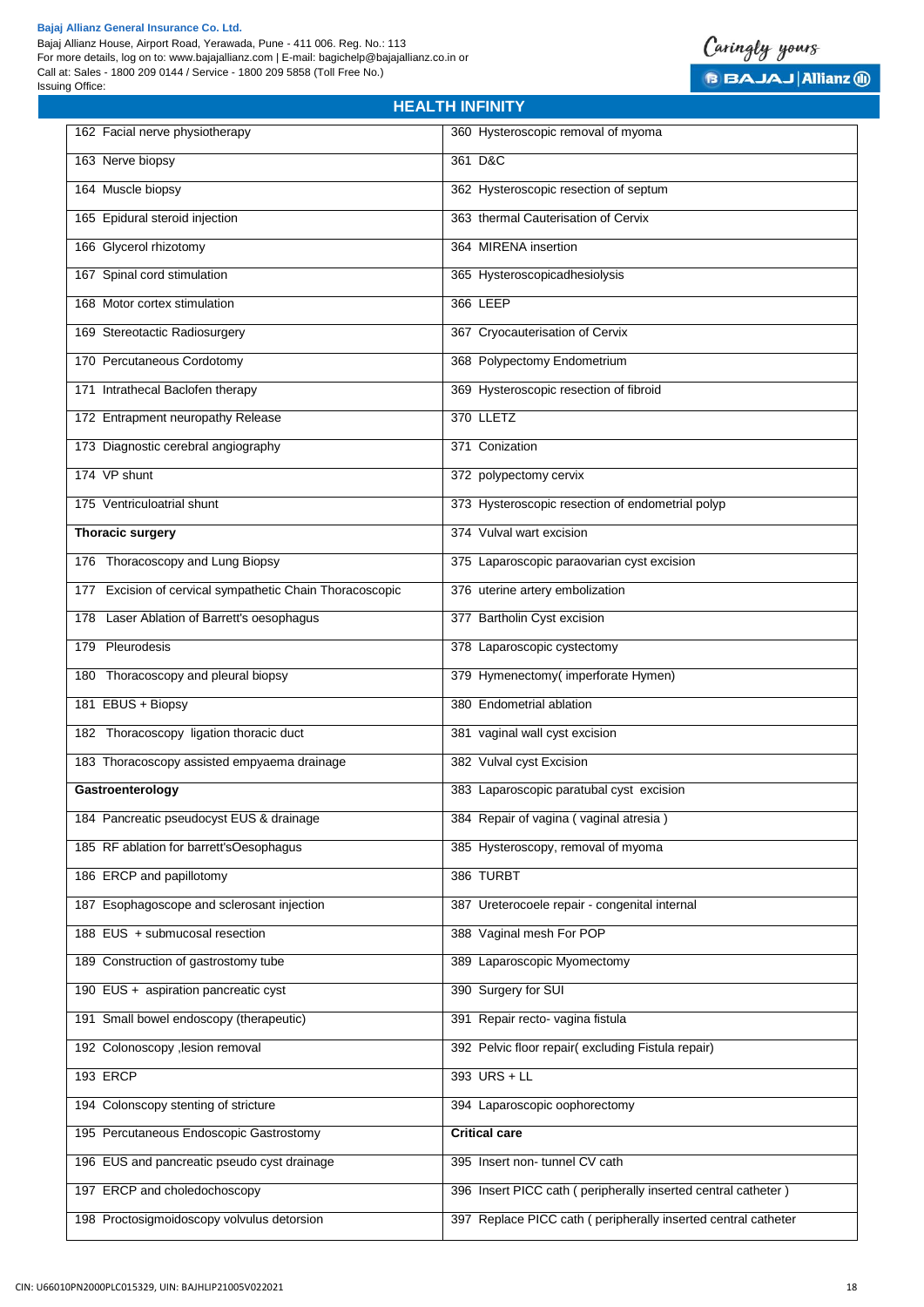

| <b>HEALTH INFINITY</b>                 |                                        |  |
|----------------------------------------|----------------------------------------|--|
| 199 ERCP and sphincterotomy            | 398 Insertion catheter, intra anterior |  |
| 200 Esophageal stent placement         | 399 Insertion of Portacath             |  |
| 201 ERCP + placement of biliary stents |                                        |  |
| 202 Sigmoidoscopy w / stent            |                                        |  |
| 203 EUS + coeliac node biopsy          |                                        |  |

# **Note:**

- i. Above mentioned list is a indicative list of procedures, any other surgeries/procedures requiring less than 24 hours hospitalisation due to technological advances will also be covered under this policy provided such procedures comply with the standard definition of Day Care Centre and Day Care treatment mentioned in the definitions
- ii. The standard exclusions and waiting periods are applicable to all of the above procedures depending on the medical condition/disease under treatment. Only 24 hours Hospitalisation is not mandatory.

#### **Annexure II:**

# **List I: List of Non-Medical Items**

| SL<br>No        | List of Expenses ("Non-Medical") in Hospital Indemnity Policy             | <b>Remarks</b>                                                                                          |
|-----------------|---------------------------------------------------------------------------|---------------------------------------------------------------------------------------------------------|
| 1               | <b>BABY FOOD</b>                                                          | Not Payable                                                                                             |
| 2               | <b>BABY UTILITIES CHARGES</b>                                             | Not Payable                                                                                             |
| 3               | <b>BEAUTY SERVICES</b>                                                    | Not Payable                                                                                             |
| 4               | <b>BELTS/BRACES</b>                                                       | Not Payable                                                                                             |
| 5               | <b>BUDS</b>                                                               | Not Payable                                                                                             |
| 6               | COLD PACK/HOT PACK                                                        | Not Payable                                                                                             |
| 7               | <b>CARRY BAGS</b>                                                         | Not Payable                                                                                             |
| 8               | <b>EMAIL / INTERNET CHARGES</b>                                           | Not Payable                                                                                             |
| 9               | FOOD CHARGES (OTHER THAN PATIENT's DIET PROVIDED BY                       | Not Payable                                                                                             |
|                 | HOSPITAL)                                                                 |                                                                                                         |
| 10              | <b>LEGGINGS</b>                                                           | Essential in bariatric and varicose vein surgery and should be<br>considered for these conditions where |
| 11              | <b>LAUNDRY CHARGES</b>                                                    | Not Payable                                                                                             |
| 12              | <b>MINERAL WATER</b>                                                      | Not Payable                                                                                             |
| 13              | <b>SANITARY PAD</b>                                                       | Not Payable                                                                                             |
| 14              | TELEPHONE CHARGES                                                         | Not Payable                                                                                             |
| 15              | <b>GUEST SERVICES</b>                                                     | Not Payable                                                                                             |
| 16              | <b>CREPE BANDAGE</b>                                                      | Not Payable                                                                                             |
| $\overline{17}$ | DIAPER OF ANY TYPE                                                        | Not Payable                                                                                             |
| 18              | <b>EYELET COLLAR</b>                                                      | Not Payable                                                                                             |
| 19              | <b>SLINGS</b>                                                             | Not Payable                                                                                             |
| 20              | BLOOD GROUPING AND CROSS MATCHING OF DONORS                               | Not Payable                                                                                             |
| 21              | SERVICE CHARGES WHERE NURSING CHARGES ALSO                                | Not Payable                                                                                             |
|                 | <b>CHARGED</b>                                                            |                                                                                                         |
| 22              | <b>Television Charges</b>                                                 | Not Payable                                                                                             |
| 23              | <b>SURCHA RGES</b>                                                        | Not Payable                                                                                             |
| 24              | <b>ATTENDANT CHARGES</b>                                                  | Not Payable                                                                                             |
| 25              | EXTRA DIET OF PATIENT (OTHER THAN THAT WHICH FORMS<br>PART OF BED CHARGE) | Not Payable                                                                                             |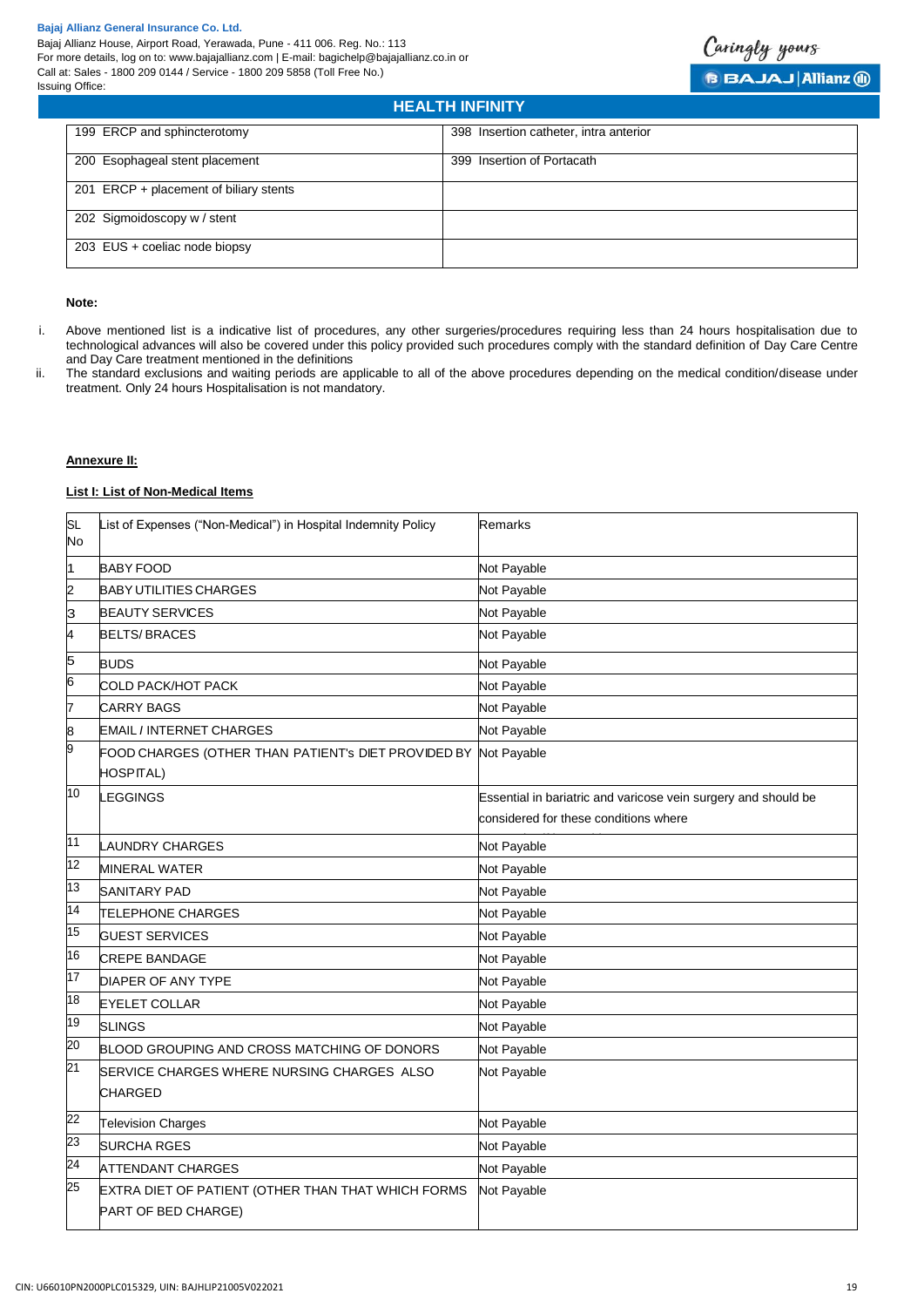Call at: Sales - 1800 209 0144 / Service - 1800 209 5858 (Toll Free No.)





| 26              | <b>BIRTH CERTIFICATE</b>                                                                                | Not Payable |
|-----------------|---------------------------------------------------------------------------------------------------------|-------------|
| 27              | <b>CERTIFICATE CHARGES</b>                                                                              | Not Payable |
| 8               | <b>COURIER CHARGES</b>                                                                                  | Not Payable |
| 67              | CONVEYANCE CHARGES                                                                                      | Not Payable |
| 30              | MEDICAL CERTIFICATE                                                                                     | Not Payable |
| 31              | MEDICAL RECORDS                                                                                         | Not Payable |
| $\overline{32}$ | PHOTOCOPIES CHARGES                                                                                     | Not Payable |
| 33              | <b>MORTUARY CHARGES</b>                                                                                 | Not Payable |
| 34              | <b>WALKING AIDS CHARGES</b>                                                                             | Not Payable |
| 35              | OXYGEN CYLINDER (FOR USAGE OUTSIDE THE HOSPITAL)                                                        | Not Payable |
| 36              | <b>SPACER</b>                                                                                           | Not Payable |
| 37              | <b>SPIROMETRE</b>                                                                                       | Not Payable |
| 38              | NEBULIZER KIT                                                                                           | Not Payable |
| 39              | <b>STEAM INHALER</b>                                                                                    | Not Payable |
| 40              | <b>ARMSLING</b>                                                                                         | Not Payable |
| 41              | <b>THERMOMETER</b>                                                                                      | Not Payable |
| 42              | CERVICAL COLLAR                                                                                         | Not Payable |
| 43              | <b>SPLINT</b>                                                                                           | Not Payable |
| 44              | <b>DIABETIC FOOT WEAR</b>                                                                               | Not Payable |
| 45              | KNEE BRACES (LONG/ SHORT/ HINGED)                                                                       | Not Payable |
| 46              | KNEE IMMOBILIZER/S HOULDER IMMOBILIZER                                                                  | Not Payable |
| 47              | <b>LUMBOSACRAL BELT</b>                                                                                 | Not Payable |
| 48              | NIMBUS BED OR WATER OR AIR BED CHARGES                                                                  | Not Payable |
| 49              | AMBULANCE COLLAR                                                                                        | Not Payable |
| 50              | AMBULANCE EQUIPMENT                                                                                     | Not Payable |
| 51              | ABDOMINAL BINDER                                                                                        | Not Payable |
| 52              | PRIVATE NURSES CHARGES - SPECIAL NURSING CHARGES                                                        | Not Payable |
| 53              | <b>SUGAR FREE Tablets</b>                                                                               | Not Payable |
| $\overline{54}$ | CREAMS POWDERS LOTIONS (Toiletries are not payable, only<br>prescribed medical pharmaceuticals payable) | Not Payable |
| 55              | <b>ECG ELECTRODES</b>                                                                                   | Not Payable |
| 56              | <b>GLOVES</b>                                                                                           | Not Payable |
| 57              | <b>NEBULISATION KIT</b>                                                                                 | Not Payable |
| 58              | ANY KIT WITH NO DETAILS MENTIONED [DELIVERY KIT,                                                        | Not Payable |
| 59              | <b>KIDNEY TRAY</b>                                                                                      | Not Payable |
| $\overline{0}$  | MASK                                                                                                    | Not Payable |
| 61              | <b>OUNCE GLASS</b>                                                                                      | Not Payable |
| 62              | <b>OXYGEN MASK</b>                                                                                      | Not Payable |
| 63              | PELVIC TRACTION BELT                                                                                    | Not Payable |
| 64              | <b>PAN CAN</b>                                                                                          | Not Payable |
| 65              | <b>TROLLY COVER</b>                                                                                     | Not Payable |
| 66              | UROMETER , URINE JUG                                                                                    | Not Payable |
| 68              | <b>VASOFIX SAFETY</b>                                                                                   | Not Payable |

**HEALTH INFINITY**

# **List ll - ltems that are to be subsumed into Room Charges**

| S. No. | ltem                                       |
|--------|--------------------------------------------|
|        | BABY CHARGES (UNLESS SPECIFIED /INDICATED) |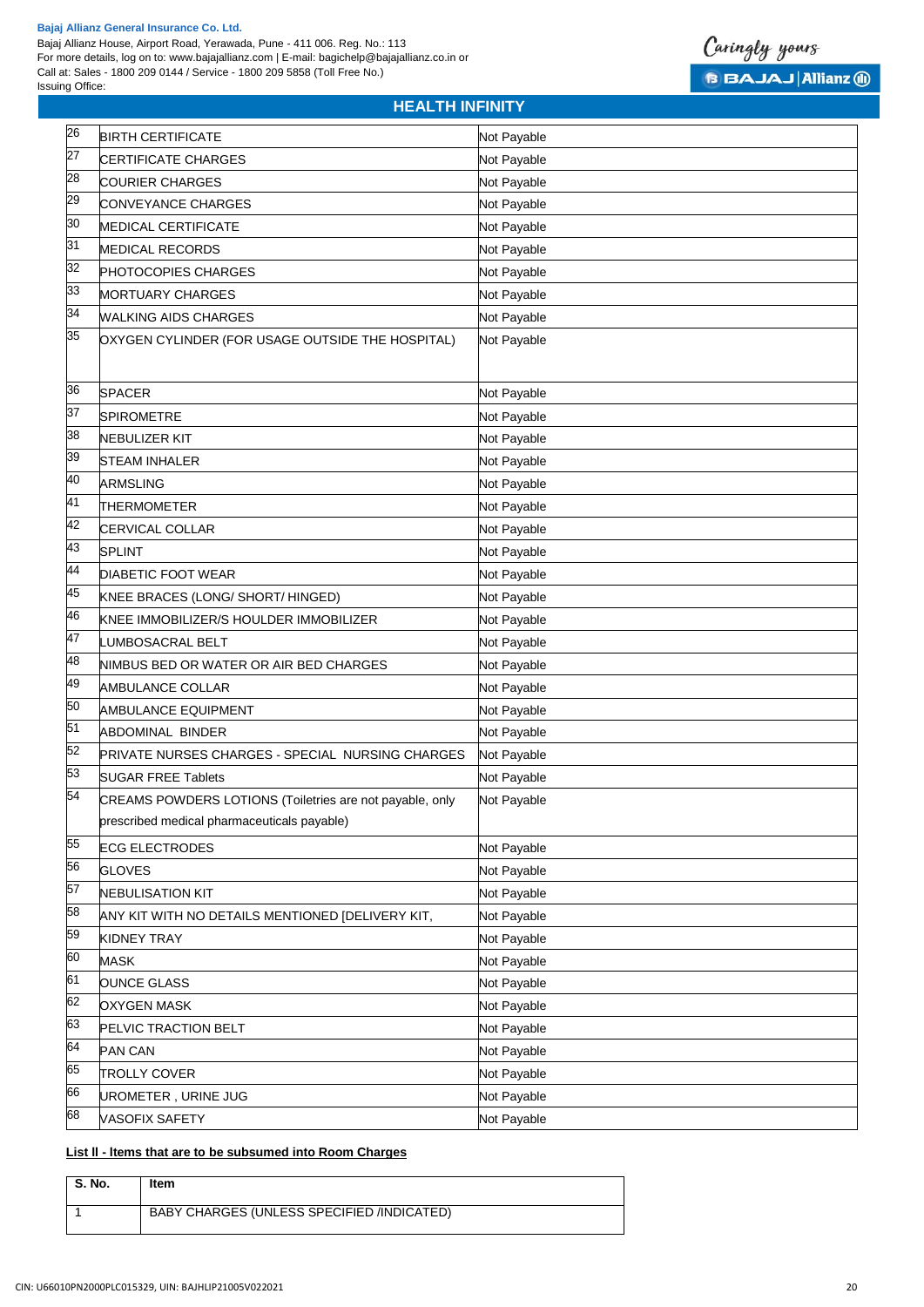

# **HEALTH INFINITY**

| 2              | <b>HAND WASH</b>                                    |
|----------------|-----------------------------------------------------|
| 3              | <b>SHOE COVER</b>                                   |
| $\overline{4}$ | <b>CAPS</b>                                         |
| 5              | <b>CARDLE CHARGES</b>                               |
| 6              | <b>COMB</b>                                         |
| 7              | EAU-DE-COLOGNE/ROOM FRESHNERS                       |
| 8              | <b>FOOT COVER</b>                                   |
| 9              | GOWN                                                |
| 10             | <b>SLIPPERS</b>                                     |
| 11             | <b>TISSUE PAPPER</b>                                |
| 12             | <b>TOOTH PASTE</b>                                  |
| 13             | <b>TOOTH BRUSH</b>                                  |
| 14             | <b>BED PAN</b>                                      |
| 15             | <b>FACE MASK</b>                                    |
| 16             | <b>FLEXI MASK</b>                                   |
| 17             | <b>HAND HOLDER</b>                                  |
| 18             | <b>SPUTUM CUP</b>                                   |
| 19             | DISINEFCTANT LOTIONS                                |
| 20             | <b>LUXURY TAX</b>                                   |
| 21             | <b>HVAC</b>                                         |
| 22             | HOUSE KEEPING CHARGES                               |
| 23             | AIR CONDITIONER CHARGES                             |
| 24             | <b>IM IV INJECTION CHARGES</b>                      |
| 25             | <b>CLEAN SHEET</b>                                  |
| 26             | BLANKET/WARMER BLANKET                              |
| 27             | <b>ADMISSION KIT</b>                                |
| 28             | <b>DIABETIC CHART CHARGES</b>                       |
| 29             | DOCUMENTATION CHARGES/ADMINISTRATIVE EXPENSES       |
| 30             | <b>DISCHARGE PROCEDURE CHARGES</b>                  |
| 31             | <b>DAILY CHART CHARGES</b>                          |
| 32             | <b>ENTRANCE PASS / VISITORS PASS CHARGES</b>        |
| 33             | EXPENSES RELATED TO PRESCRIPTION ON DISCHARGE       |
| 34             | <b>FILE OPENING CHARGES</b>                         |
| 35             | INCTDENTAL EXPENSES / MtSC. CHARGES (NOT EXPLATNED) |
| 36             | PATIENT IDENTIFICATION BAND / NAME TAG              |
| 37             | PULSEOXYMETER CHARGES                               |

# **List lll- ltems that are to be subsumed into Procedure Charges**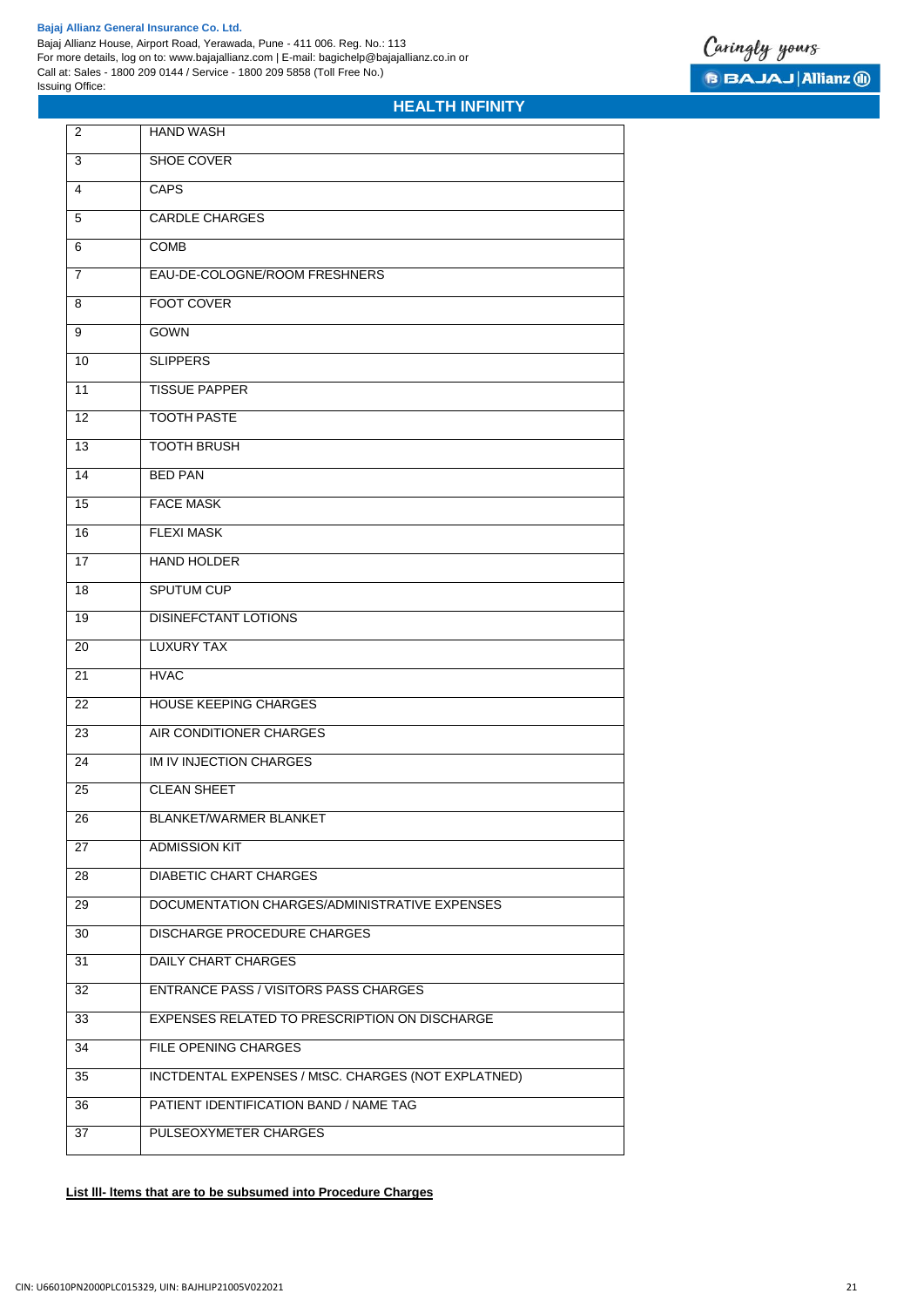# **HEALTH INFINITY**

| S. No.          | Item                                               |
|-----------------|----------------------------------------------------|
| $\mathbf{1}$    | <b>HAIR REMOVAL CREAM</b>                          |
| 2               | DISPOSABLES RAZORS CHARGES (for site preparations) |
| $\overline{3}$  | <b>EYE PAD</b>                                     |
| 4               | <b>EYE SHEILD</b>                                  |
| 5               | <b>CAMERA COVER</b>                                |
| 6               | <b>DVD, CD CHARGES</b>                             |
| $\overline{7}$  | <b>GAUSE SOFT</b>                                  |
| 8               | <b>GAUZE</b>                                       |
| 9               | WARD AND THEATRE BOOKING CHARGES                   |
| 10              | ARTHROSCOPE AND ENDOSCOPY INSTRUMENTS              |
| 11              | MICROSCOPE COVER                                   |
| 12              | SURGICAL BLADES, HARMONICSCALPEL, SHAVER           |
| 13              | <b>SURGICAL DRILL</b>                              |
| $\overline{14}$ | <b>EYE KIT</b>                                     |
| $\overline{15}$ | <b>EYE DRAPE</b>                                   |
| 16              | <b>X-RAY FILM</b>                                  |
| $\overline{17}$ | <b>BOYLES APPARATUS CHARGES</b>                    |
| 18              | <b>COTTON</b>                                      |
| 19              | <b>COTTON BANDAGE</b>                              |
| $\overline{20}$ | <b>SURGICAL TAPE</b>                               |
| 21              | <b>APRON</b>                                       |
| $\overline{22}$ | <b>TORNIQUET</b>                                   |
| 23              | ORTHOBUNDLE, GYNAEC BUNDLE                         |

# **List lV - ltems that are to be subsumed into costs of treatment**

| S. No.         | <b>Item</b>                                                    |
|----------------|----------------------------------------------------------------|
| 1              | ADMISSION/REGISTRATION CHARGES                                 |
| 2              | HOSPITALIZATION FOR EVALUATION/DIAGNOSTIC PURPOSE              |
| 3              | URINE CONTAINER                                                |
| 4              | BLOOD RESERVATION CHARGES AND ANTE NATAL BOOKING CHARGES       |
| 5              | <b>BIPAP MACHINE</b>                                           |
| 6              | <b>CPAP/CAPD EQUIPMENTS</b>                                    |
| $\overline{7}$ | <b>INFUSION PUMP-COST</b>                                      |
| 8              | HYDROGEN PERPOXIDE\SPIRIT\DISINFECTION ETC                     |
| 9              | NUTTRITION PLANNING CHARGES - DIETICIAN CHARGES - DIET CHARGES |
| 10             | <b>HIV KIT</b>                                                 |

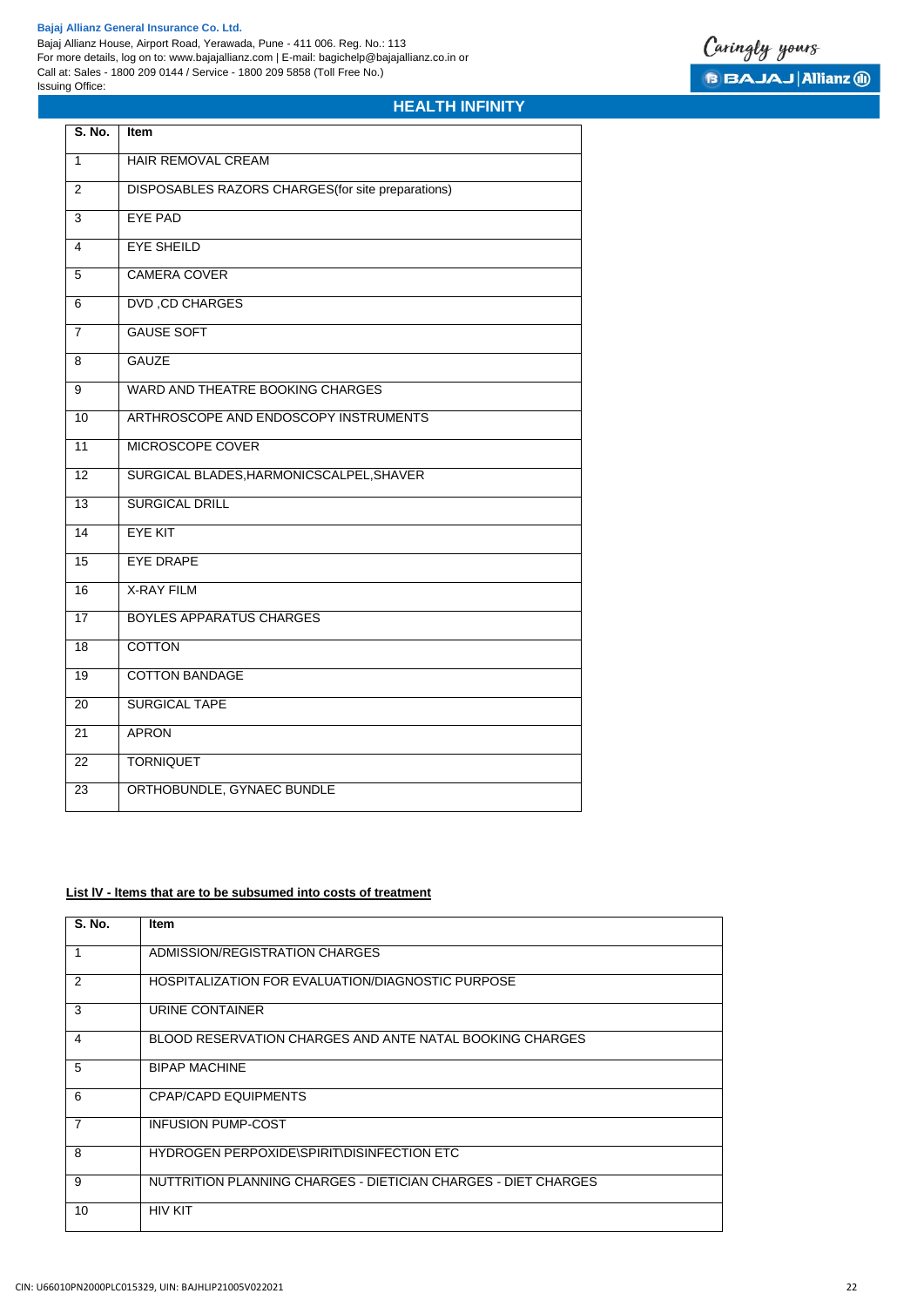

# **HEALTH INFINITY**

| 11                | ANTISEPTIC MOUTHWASH               |
|-------------------|------------------------------------|
| $12 \overline{ }$ | <b>LOZENGES</b>                    |
| 13                | <b>MOUTH PAINT</b>                 |
| 14                | <b>VACCINATION CHARGES</b>         |
| 15                | ALCOHOL SWABES                     |
| 16                | <b>SCRUB SOLUTION / STERILLIUM</b> |
| 17                | <b>GLUCOMETER &amp; STRIPS</b>     |
| 18                | <b>URINE BAG</b>                   |

# **Annexure III: Modern Treatment Methods and Advancement in Technologies**

- A. Uterine Artery Embolization and HIFU
- B. Balloon Sinuplasty
- C. Deep Brain stimulation<br>D. Oral chemotherapy
- D. Oral chemotherapy<br>E. Immunotherapy-Mo
- E. Immunotherapy- Monoclonal Antibody to be given as injection
- Intra vitreal injections
- G. Robotic surgeries
- H. Stereotactic radio surgeries<br>I. Bronchical Thermoplasty
- I. Bronchical Thermoplasty<br>J. Vaporisation of the pros
- J. Vaporisation of the prostrate (Green laser treatment or holmium laser treatment)
- IONM -(Intra Operative Neuro Monitoring)
- L. Stem cell therapy: Hematopoietic stem cells for bone marrow transplant for haematological conditions to be covered

# **Annexure IV:**

**Contact details of the Ombudsman offices**

| <b>Office Details</b>                                                                                                                                                                                                                                                                             | Jurisdiction of Office<br><b>Union Territory, District)</b> |
|---------------------------------------------------------------------------------------------------------------------------------------------------------------------------------------------------------------------------------------------------------------------------------------------------|-------------------------------------------------------------|
| <b>AHMEDABAD -</b><br>Insurance Ombudsman<br>Office of the Insurance Ombudsman,<br>Jeevan Prakash Building, 6th floor,<br>Tilak Marg, Relief Road,<br>AHMEDABAD - 380 001.<br>Tel.: 079 - 25501201/02/05/06<br>Email: bimalokpal.ahmedabad@cioins.co.in                                           | Gujarat, Dadra & Nagar Haveli, Daman and Diu                |
| <b>BENGALURU -</b><br>Insurance Ombudsman<br>Office of the Insurance Ombudsman,<br>Jeevan Soudha Building, PID No. 57-27-N-19<br>Ground Floor, 19/19, 24th Main Road,<br>JP Nagar, Ist Phase, Bengaluru - 560 078.<br>Tel.: 080 - 26652048 / 26652049<br>Email: bimalokpal.bengaluru@cioins.co.in | Karnataka.                                                  |
| <b>BHOPAL-</b><br>Insurance Ombudsman<br>Office of the Insurance Ombudsman,<br>Janak Vihar Complex, 2nd Floor,<br>6, Malviya Nagar, Opp. Airtel Office,<br>Near New Market, Bhopal - 462 003.                                                                                                     | Madhya Pradesh<br>Chattisgarh.                              |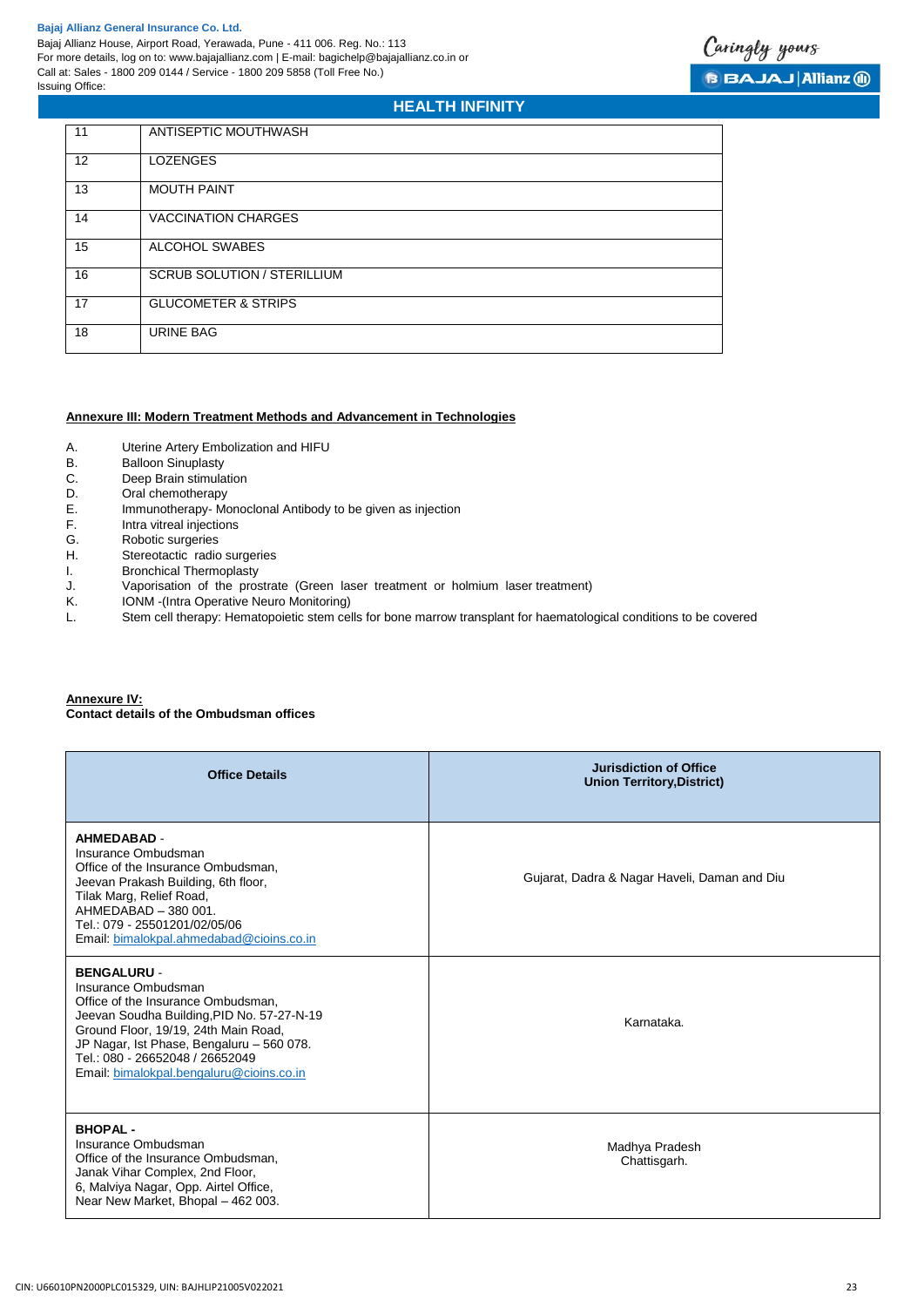# **HEALTH INFINITY**

Caringly yours

**B BAJAJ Allianz @** 

| <b>MEALIM INFINII T</b>                                                                                                                                                                                                                                                           |                                                                                                                                                              |  |
|-----------------------------------------------------------------------------------------------------------------------------------------------------------------------------------------------------------------------------------------------------------------------------------|--------------------------------------------------------------------------------------------------------------------------------------------------------------|--|
| <b>Office Details</b>                                                                                                                                                                                                                                                             | <b>Jurisdiction of Office</b><br><b>Union Territory, District)</b>                                                                                           |  |
| Tel.: 0755 - 2769201 / 2769202<br>Email: bimalokpal.bhopal@cioins.co.in                                                                                                                                                                                                           |                                                                                                                                                              |  |
| <b>BHUBANESHWAR-</b><br>Insurance Ombudsman<br>Office of the Insurance Ombudsman,<br>62, Forest park,<br>Bhubaneswar - 751 009.<br>Tel.: 0674 - 2596461 /2596455<br>Email: bimalokpal.bhubaneswar@cioins.co.in                                                                    | Orissa.                                                                                                                                                      |  |
| <b>CHANDIGARH -</b><br>Insurance Ombudsman<br>Office of the Insurance Ombudsman,<br>S.C.O. No. 101, 102 & 103, 2nd Floor,<br>Batra Building, Sector 17 - D,<br>Chandigarh - 160 017.<br>Tel.: 0172 - 2706196 / 2706468<br>Email: bimalokpal.chandigarh@cioins.co.in               | Punjab, Haryana (excluding Gurugram, Faridabad, Sonepat and<br>Bahadurgarh), Himachal Pradesh, Union Territories of Jammu &<br>Kashmir, Ladakh & Chandigarh. |  |
| <b>CHENNAI -</b><br>Insurance Ombudsman<br>Office of the Insurance Ombudsman,<br>Fatima Akhtar Court, 4th Floor, 453,<br>Anna Salai, Teynampet,<br>CHENNAI - 600 018.<br>Tel.: 044 - 24333668 / 24335284<br>Email: bimalokpal.chennai@cioins.co.in                                | Tamil Nadu, PuducherryTown and Karaikal (which are part of Puducherry)                                                                                       |  |
| DELHI-<br>Insurance Ombudsman<br>Office of the Insurance Ombudsman,<br>2/2 A, Universal Insurance Building,<br>Asaf Ali Road,<br>New Delhi - 110 002.<br>Tel.: 011 - 23232481/23213504<br>Email: bimalokpal.delhi@cioins.co.in                                                    | Delhi & following Districts of Haryana - Gurugram, Faridabad, Sonepat &<br>Bahadurgarh.                                                                      |  |
| <b>GUWAHATI-</b><br>Insurance Ombudsman<br>Office of the Insurance Ombudsman,<br>Jeevan Nivesh, 5th Floor,<br>Nr. Panbazar over bridge, S.S. Road,<br>Guwahati - 781001(ASSAM).<br>Tel.: 0361 - 2632204 / 2602205<br>Email: bimalokpal.guwahati@cioins.co.in                      | Assam, Meghalaya, Manipur, Mizoram, Arunachal Pradesh, Nagaland and<br>Tripura.                                                                              |  |
| <b>HYDERABAD -</b><br>Insurance Ombudsman<br>Office of the Insurance Ombudsman,<br>6-2-46, 1st floor, "Moin Court",<br>Lane Opp. Saleem Function Palace,<br>A. C. Guards, Lakdi-Ka-Pool, Hyderabad - 500 004.<br>Tel.: 040 - 23312122<br>Email: bimalokpal.hyderabad@cioins.co.in | Andhra Pradesh, Telangana, Yanam and part of Union Territory of<br>Puducherry.                                                                               |  |
| <b>JAIPUR -</b><br>Insurance Ombudsman<br>Office of the Insurance Ombudsman,<br>Jeevan Nidhi - II Bldg., Gr. Floor,<br>Bhawani Singh Marg,                                                                                                                                        | Rajasthan.                                                                                                                                                   |  |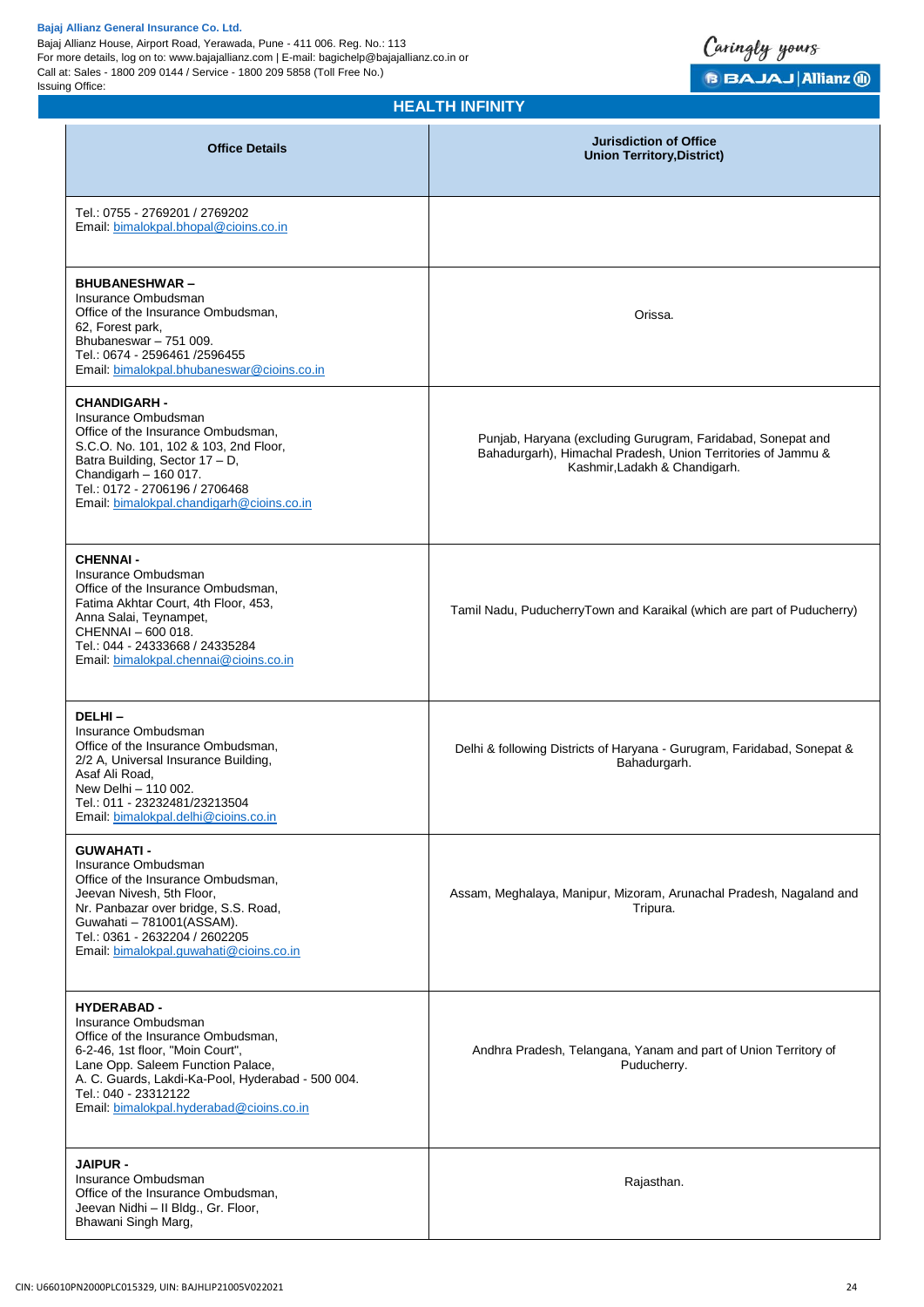

**Union Territory,District)**

#### Jaipur - 302 005. Tel.: 0141 - 2740363 Email: [bimalokpal.jaipur@cioins.co.in](mailto:bimalokpal.jaipur@cioins.co.in) **ERNAKULAM –** Insurance Ombudsman Office of the Insurance Ombudsman, 2nd Floor, Pulinat Bldg., Opp. Cochin Shipyard, M. G. Road, Ernakulam - 682 015. Tel.: 0484 - 2358759 / 2359338 Email: [bimalokpal.ernakulam@cioins.co.in](mailto:bimalokpal.ernakulam@cioins.co.in) Kerala, Lakshadweep, Mahe-a part of Union Territory of Puducherry. **KOLKATA** – Insurance Ombudsman Office of the Insurance Ombudsman, Hindustan Bldg. Annexe, 4th Floor, 4, C.R. Avenue, KOLKATA - 700 072. Tel.: 033 - 22124339 / 22124340 Email: [bimalokpal.kolkata@cioins.co.in](mailto:bimalokpal.kolkata@cioins.co.in) West Bengal, Sikkim, Andaman & Nicobar Islands. **LUCKNOW –** Insurance Ombudsman Office of the Insurance Ombudsman, 6th Floor, Jeevan Bhawan, Phase-II, Nawal Kishore Road, Hazratganj, Lucknow - 226 001. Tel.: 0522 - 2231330 / 2231331 Email: [bimalokpal.lucknow@cioins.co.in](mailto:bimalokpal.lucknow@cioins.co.in) Districts of Uttar Pradesh : Lalitpur, Jhansi, Mahoba, Hamirpur, Banda, Chitrakoot, Allahabad, Mirzapur, Sonbhabdra, Fatehpur, Pratapgarh, Jaunpur,Varanasi, Gazipur, Jalaun, Kanpur, Lucknow, Unnao, Sitapur, Lakhimpur, Bahraich, Barabanki, Raebareli, Sravasti, Gonda, Faizabad, Amethi, Kaushambi, Balrampur, Basti, Ambedkarnagar, Sultanpur, Maharajgang, Santkabirnagar, Azamgarh, Kushinagar, Gorkhpur, Deoria, Mau, Ghazipur, Chandauli, Ballia, Sidharathnagar.. **MUMBAI -** Insurance Ombudsman Office of the Insurance Ombudsman, 3rd Floor, Jeevan Seva Annexe, S. V. Road, Santacruz (W), Mumbai - 400 054. Tel.: 69038821/23/24/25/26/27/28/28/29/30/31 Email: [bimalokpal.mumbai@cioins.co.in](mailto:bimalokpal.mumbai@cioins.co.in) Goa, Mumbai Metropolitan Region (excluding Navi Mumbai & Thane). **NOIDA -** Insurance Ombudsman Office of the Insurance Ombudsman, Bhagwan Sahai Palace 4th Floor, Main Road, Naya Bans, Sector 15, Distt: Gautam Buddh Nagar, U.P-201301. Tel.: 0120-2514252 / 2514253 Email: [bimalokpal.noida@cioins.co.in](mailto:bimalokpal.noida@cioins.co.in) State of Uttarakhand and the following Districts of Uttar Pradesh: Agra, Aligarh, Bagpat, Bareilly, Bijnor, Budaun, Bulandshehar, Etah, Kannauj, Mainpuri, Mathura, Meerut, Moradabad, Muzaffarnagar, Oraiyya, Pilibhit, Etawah, Farrukhabad, Firozbad, Gautam Buddh nagar, Ghaziabad, Hardoi, Shahjahanpur, Hapur, Shamli, Rampur, Kashganj, Sambhal, Amroha, Hathras, Kanshiramnagar, Saharanpur. **PATNA –** Insurance Ombudsman Office of the Insurance Ombudsman, 2nd Floor, Lalit Bhawan, Bailey Road, Patna 800 001. Tel.: 0612-2547068 Email: [bimalokpal.patna@cioins.co.in](mailto:bimalokpal.patna@cioins.co.in) Bihar, Jharkhand. **PUNE -** Insurance Ombudsman Office of the Insurance Ombudsman, Jeevan Darshan Bldg., 3rd Floor, C.T.S. No.s. 195 to 198, N.C. Kelkar Road, Maharashtra, Areas of Navi Mumbai and Thane (excluding Mumbai Metropolitan Region).

**HEALTH INFINITY**

**Office Details Jurisdiction of Office**